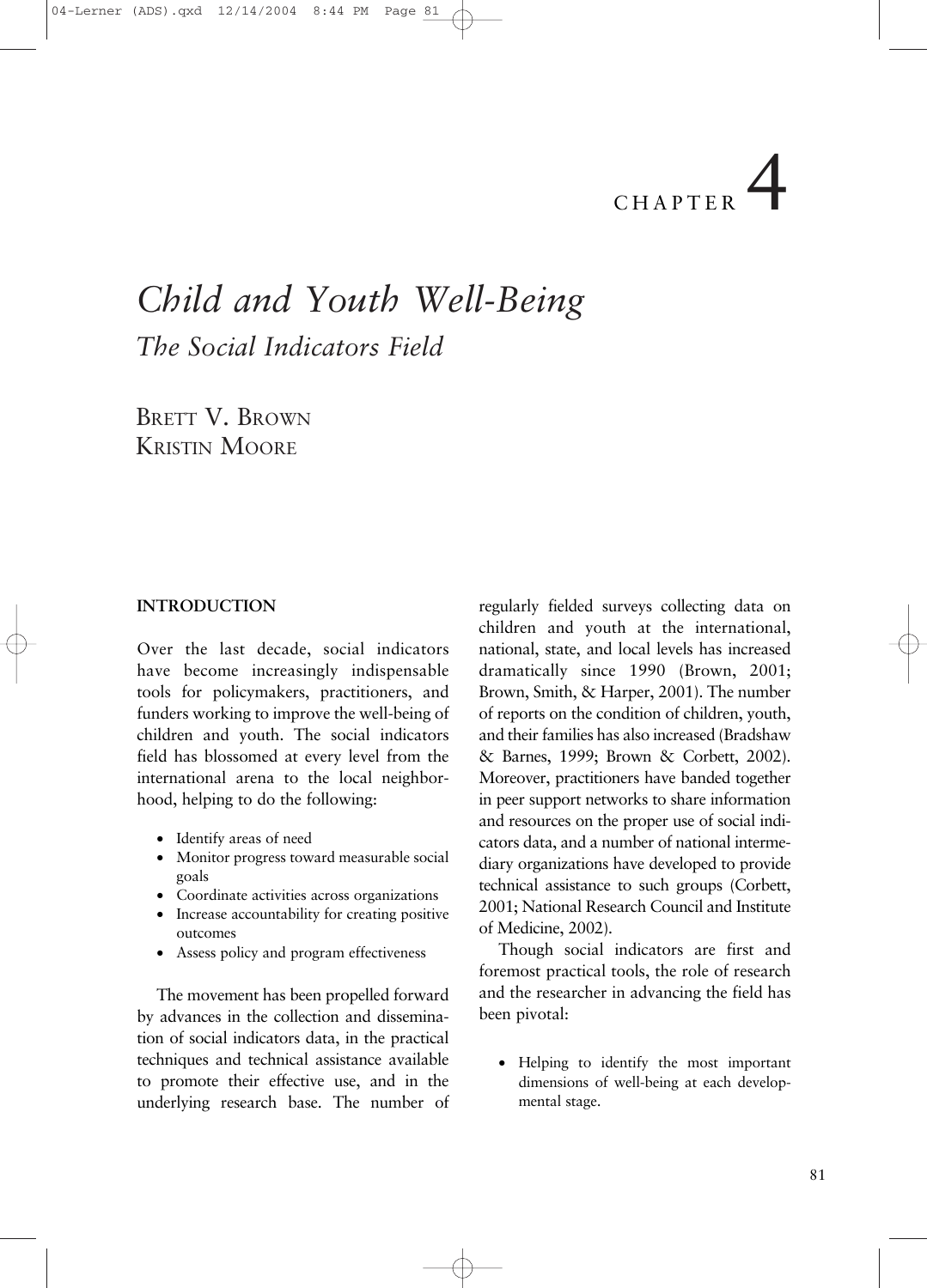- Mapping out the consequences of child and youth outcomes for long-term well-being.
- Identifying key social influences within the family, peer group, neighborhood, and community affecting the lives of children and youth throughout the development process.
- Identifying social programs and policies that are most effective in increasing the well-being of children and youth.
- Developing high-quality measures and instruments that capture the indicators accurately for the population as a whole and across key social subgroups.
- Establishing, where appropriate, defensible "cut points" from continuous measures that represent desirable or undesirable levels of well-being that are meaningful to practitioners, policymakers, and the public. This is done regularly with measures of scholastic achievement, for example, identifying cutoff levels qualifying as *basic, proficient,* and *advanced.1*

This chapter provides a broad overview of the child and youth indicators field. It is written with the researcher in mind, though we intend it to be useful to all interested readers. We begin with a background discussion of the properties of good child and youth indicators and systems of indictors. The body of the chapter recounts major developments over the last decade in social indicators research, data collection, dissemination, and application. We conclude with what we believe are the major opportunities in each of these areas for the coming decade and the role of the research community in making them happen.

# **CRITERIA FOR SOCIAL INDICATORS**

Social indicators are quantitative measures of well-being that can be tracked over time and compared across social, economic, and other relevant social subgroups (Moore, 1997). Desirable properties include the following:

• *Intuitive and accessible.* Because they are predominantly tools to inform social action, social indicators must be easily understood by and meaningful to the nonscientific community, including policymakers, service providers, and citizens. So, for example, the National Education Goals Panel reported the percentage of youth who score high enough to be deemed *proficient* in math rather than reporting the average score on a scale from 0 to 800.

• *Measured on a regular basis.* Most of the uses of social indicators require that they be tracked over time. For this reason, most social indicators are taken from periodically administered cross-sectional surveys, such as the National Health Interview Survey, and regularly collected administrative data, such as birth registries.

• *Grounded in both science and social values.* When used in a policy context (which, broadly construed, is most often the case), the meaning of social indicators and the relative importance we assign to them are grounded both in science and in the values and goals of the social actors who make use of them.

• *Malleable.* Social indicators focus on aspects of well-being that are amenable to deliberate change through personal and/or social means.

• *Cost-efficient to collect.* Social indicators must be relatively economical to collect, because there is limited space on any survey instrument, and they must be collected on a regular basis. Measures based on intensive observation or long clinical diagnostic instruments are relatively expensive to collect and are for that reason impractical as social indicators. However, it is a common practice of social indicators researchers to begin with detailed indices or diagnostic batteries and create much shorter versions for administration in periodic surveys (see, for example, Moore, Halle, Vandivere, & Mariner, 2002).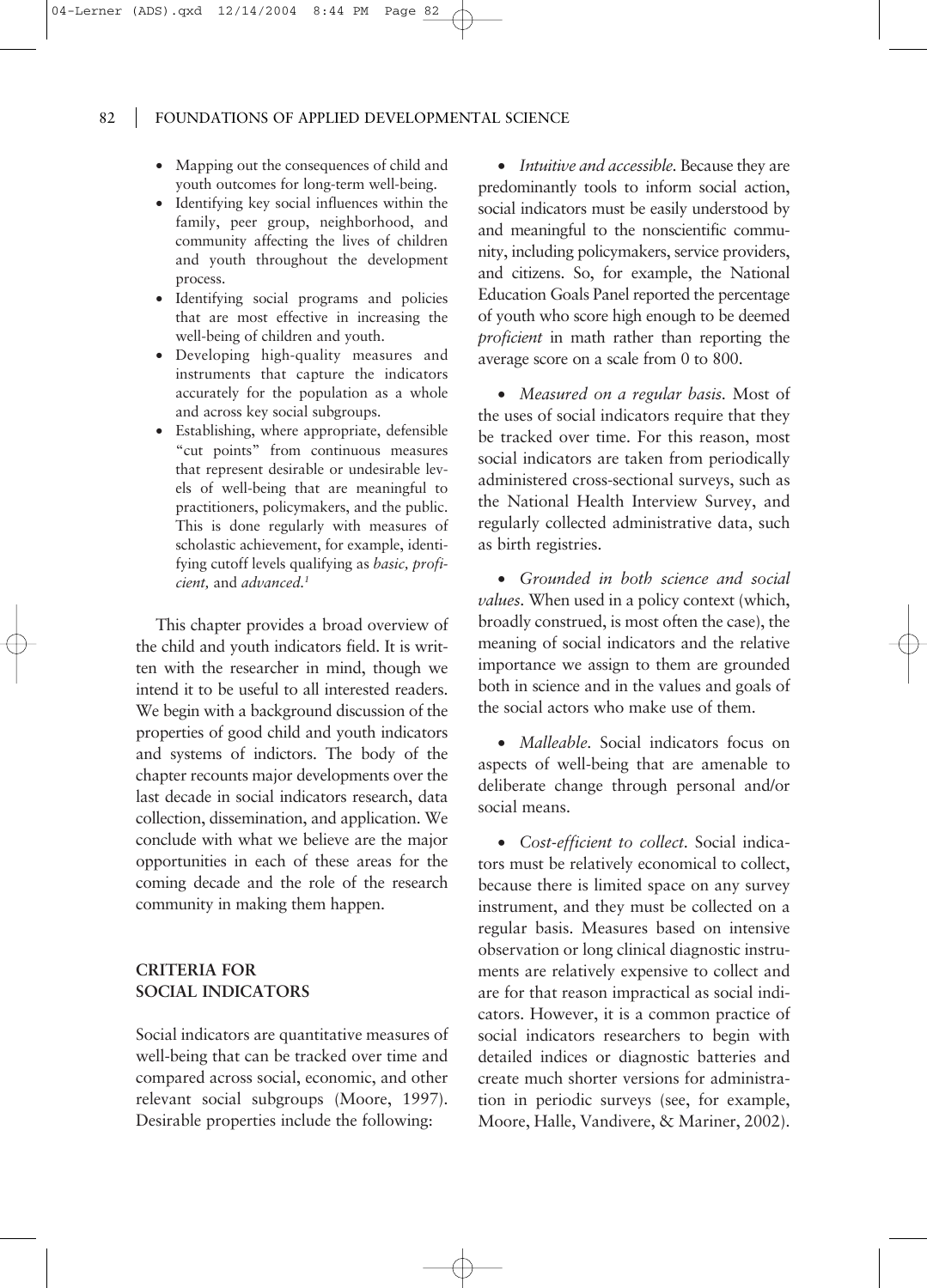• *Robust across population subgroups and over time.* Indicators should work well across gender, race/ethnicity, culture, and socioeconomic subgroups so that the experiences of children and youth in these key social cleavages can be compared. Likewise, their meaning should be consistent over time so that time trends can be followed. For example, with the development of the Internet, e-mail, and instant messaging, the meaning of "having a computer in the home" has changed dramatically in the last decade, even in the last several years.

• *Representative.* It is crucial that social indicators be based on data collection and sampling techniques that produce consistent estimates and are representative of the population of interest. Nonrigorous techniques (e.g., convenience samples, snowball samples) can provide misleading estimates and false trends. In practice, this can result in poor policy decisions that work against the interests of children and youth.

• *Based on high quality measures.* As in research, measures used for social indicators should be valid, accurately reflecting the construct they are intended to capture, and reliable, so that observed movement represents real change and not measurement volatility. When scales are used, they should have moderate-to-high internal reliability. The need for high-quality measurement sometimes conflicts with the need to be cost-efficient. In such cases, the challenge for the survey designer working in the social indicators field is to design measures that adequately capture a construct in the fewest number of questions possible.

Whole systems of child and youth indicators should have the following properties:

• *Comprehensive coverage.* Systems of indicators should provide a complete portrait covering all major life domains. A number of similar frameworks have been used to

identify the key domains (Land, 2000; U.S. Department of Health and Human Services, 2001). At a minimum, a framework would include social and emotional development, physical health and safety, and intellectual/ skill development. The outcomes identified for each domain would be informed by scientific theory and current research, as well as commonly held social values.

• *Developmentally sensitive*. Indicators should cover all developmental periods with measures appropriate to the central tasks and risks faced in each developmental period. These periods are generally operationalized as infancy, early childhood (age 0-5), middle childhood (age 6-11), adolescence (age 12- 17), and the transition to adulthood (age 18- 24). These broader age categories are sometimes subdivided in half to reflect the reality that developmental change can be quite rapid during childhood. Each stage will have indicators peculiar to itself, and often the same indicators will be operationalized differently across developmental periods.

• *Reflect social context.* Indicators of the social context that shape child and youth outcomes should be included in any complete system of child and youth indicators. These include the material and social elements of the family, peer, neighborhood, and institutional environments.

• *Geographically detailed.* The planning of activities, policies, and programs affecting children and youth happens at all geographic levels, including the nation, the state, the community, and even the neighborhood. The devolution of governmental responsibilities from the federal to the state and local levels in recent years merely underscores the need for a strong system of indicators at each of these levels.

• *Population subgroup estimates.* Data systems used to produce social indicators should be able to track separately the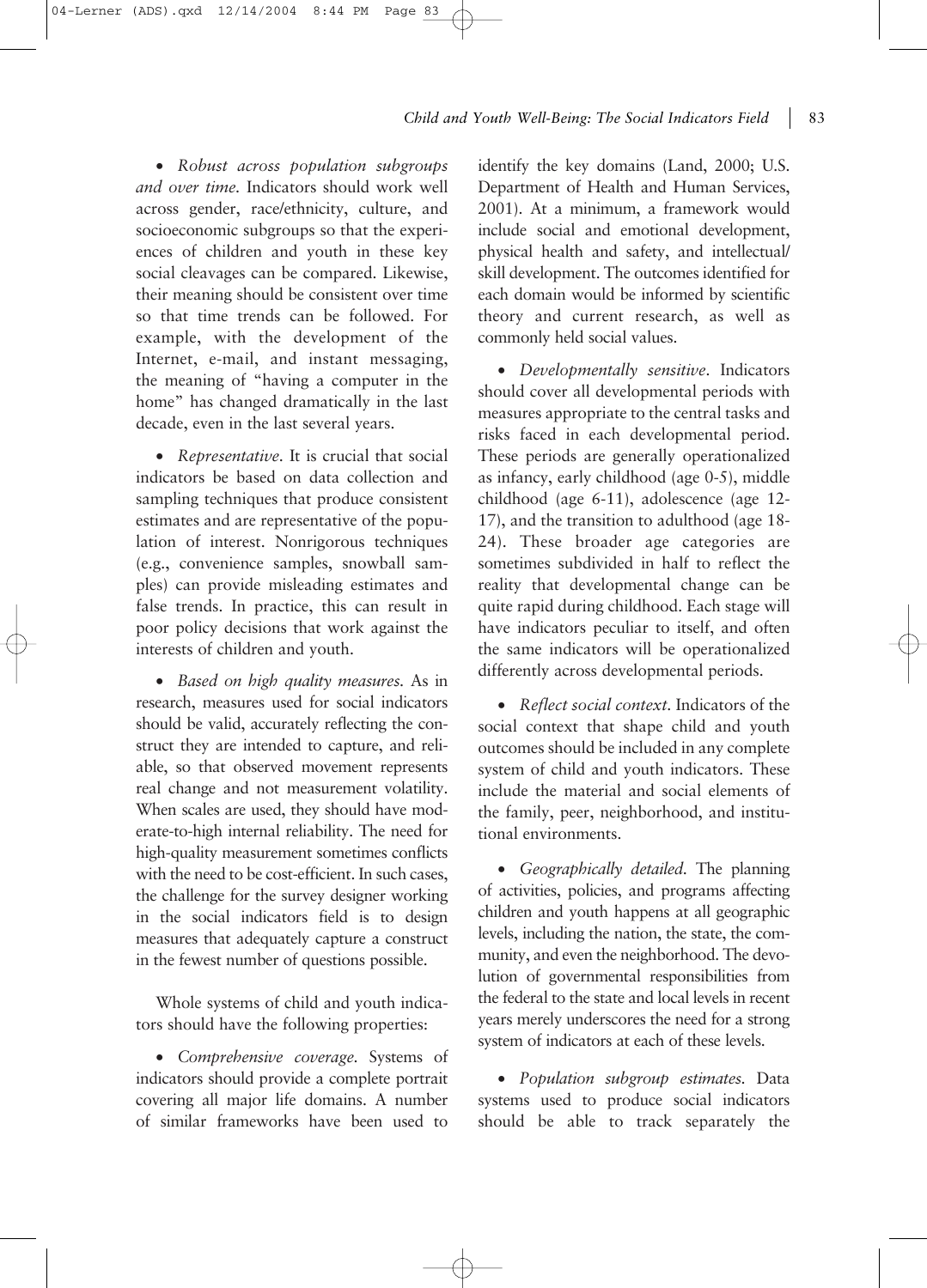well-being of subgroups defined by key social cleavages such as gender (males and females), socioeconomic status (e.g., poor and nonpoor) race/ethnicity (white, black, Asian, Hispanic) and family structure (two parent, single parent).

• *Reflect well-being and well-becoming.* The meaning and relative importance of social indicators indicate both the current well-being of youth and future well-being, sometimes referred to as *well-becoming.* (Ben-Arieh et al., 2001). For example, adolescent depression is important both because of the current misery it reflects and because of what it portends for future happiness and successful transition to adulthood.

• *Positive and negative outcomes.* Because so many of our government programs have been set up to address social problems and social needs, the data systems developed to support their work tend to focus on negative behaviors, outcomes, and conditions. As a result, our systems of child and youth indicators and the research that helped to create them have focused overly on negative outcomes and risk factors. However, in the last decade, there has been a strong movement toward a *positive development* framework, particularly in youth programs and community-based programs of all sorts (Pittman, Irby, & Ferber, 2000). Karen Pittman, of the International Youth Foundation, summarizes the feelings of many program staff, parents, and youth when she says that "problem free is not fully prepared" (Pittman & Irby, 1996). This is an area in which there is much work to be done in measurement and data development.

• *Forward-looking.* To the extent possible, indicators systems should try to anticipate new social developments requiring new measures. This is important in order to provide baseline data for emerging trends. For example, children's access to, time on, and activities on the Internet are quickly becoming an important part of their daily lives in ways that may have important implications for parenting, education, the reproduction of poverty and privilege, and for social policy in general (Novak & Hoffman, 1998; Papert & Negroponte, 1996). Unfortunately, even now, the measures and data sources for tracking these activities are meager.

# **A BRIEF HISTORY OF SOCIAL INDICATORS IN THE UNITED STATES**

The use of social indicators as practical tools in the United States extends at least to the 1920s, with the development of a "community scorecard" by the U.S. Department of Interior's Bureau of Education. The scorecard was intended to "direct the attention of communities to important factors in their organization and maintenance and to supply a measuring stick by which they can rate themselves with reference to other communities" (Federal Council of Citizenship Training, 1924). The scorecard covered the following dimensions of well-being: mental development, health and physical development, vocational development, patriotic development (citizenship), and social and moral development.2 A short time later, *Recent Trends in the United States* was released (President's Research Committee on Social Trends, 1933), a path-breaking national report created under the supervision of William Ogburn, chair of Herbert Hoover's Research Committee on Social Trends (Land, 2000).

The collection and use of social indicators took another leap at the national level during the 1960s and 1970s, partly in response to the expansion of federal social programs (Kingsley, 1998). By the 1970s, social indicators had become sufficiently important that the Social Science Research Council established of the Center for the Coordination of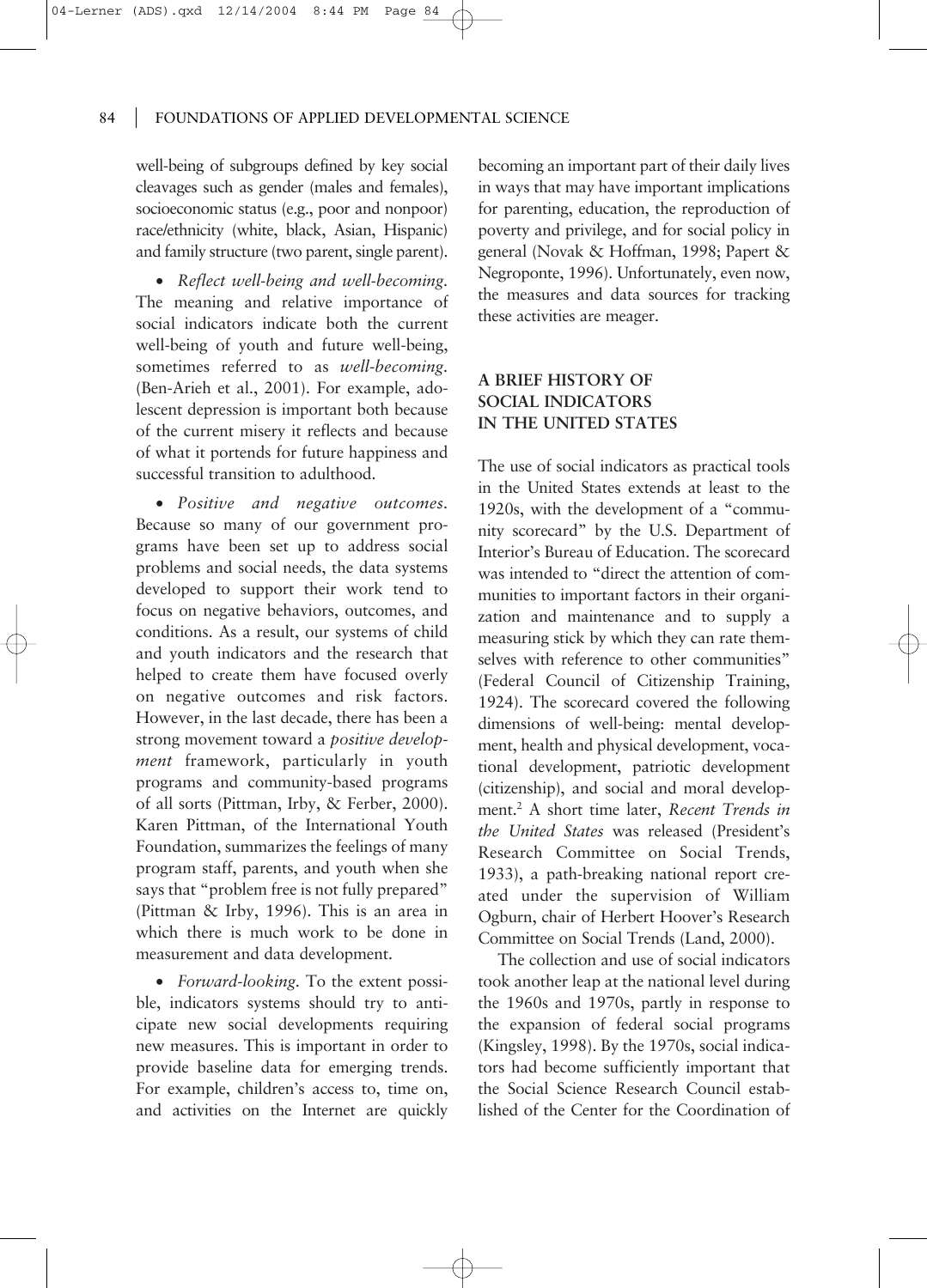Research on Social Indicators (CCSC). The goal of the CCSC was to establish a comprehensive system of child and family indicators and the means to track them. The CCSC understood the policy relevance of its work but was focused more on the scientific implications of such a system for increasing our understanding of social change.

By the early 1980s, however, support for child, youth, and family indicators had waned. The CCSC closed its doors. A few activities did continue during this period. A Congressional committee, the Select Committee on Children, Youth, and Families, released several comprehensive reports prepared by Child Trends on the condition of children and youth, which featured indicators data culled from across the federal data system (Select Committee on Children, Youth, and Families 1983, 1987, 1989). On the whole, however, there was little activity.

A decade later, the social indicators field began a revival and since that time has experienced strong and steady growth in all aspects of the field and at every geographic level. Reasons identified for that revival include the devolution of power from the federal to the state and local levels, and the ongoing information technology (IT) revolution (Brown & Corbett, 2002; Kingsley, 1998). Devolution created a need for more and better data at the state and local levels to support planning, goals tracking, and accountability. It also placed a greater emphasis on achieving measurable outcomes rather than carrying out particular federally designed programs. The IT revolution has made the collection, manipulation, and dissemination of all data, including social indicators data, much cheaper. It has also vastly expanded the audience of potential users as larger and larger segments of the population have direct access to powerful computers and the Internet.

# **INDICATORS OF CHILD, YOUTH, AND FAMILY WELL-BEING: A DECADE OF PROGRESS**

The 1990s was a decade of rejuvenation and development in the child and youth indicators field. In this section of the report, we highlight key developments and activities during that period in the areas of practice, data development, dissemination, and research.3

# *Child and Youth Indicators in Practice*

Social indicators of child, youth, and family well-being are being used for a number of different purposes. Most of the uses are applied, though they are used for purely scientific purposes as well. All of these uses are important to understand, because they put a somewhat different set of requirements on the indicators and the data systems used to track them.<sup>4</sup>

*Monitoring and Needs Assessment.* Indicators are commonly used to monitor well-being and assess social needs and social resources, often as a prelude to action. For example, the U.S. Centers for Disease Control and Prevention (CDC) has set up a variety of health and disease surveillance systems to identify emerging threats to the health of the nation, as well as to specific communities and population subgroups throughout the country. In addition to monitoring, which requires ongoing measurement, indicators are often used for one-time needs and assets assessments to guide program development and deployment. For example, hundreds of communities focusing on the needs of youth have fielded the Search Institute's Profiles of Student Life: Attitudes and Behaviors Survey (PSL-AB) to identify areas of need, as well as the personal and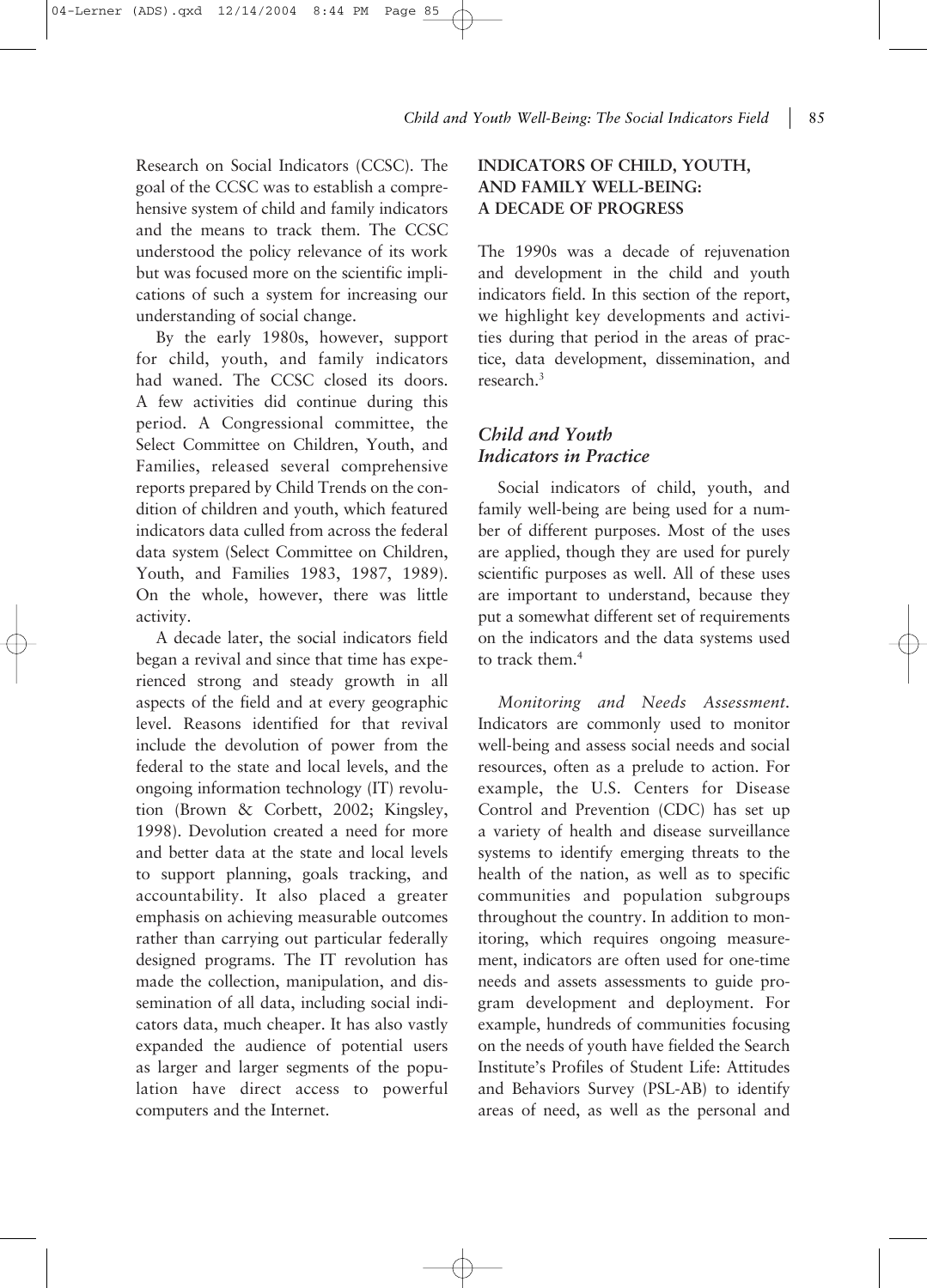social assets that can be mobilized to meet needs and improve outcomes for youth.

*Goals Tracking.* Social indicators are also commonly used to track progress toward measurable goals that have been adopted by whole communities, states, or the nation. These entities commonly begin with a benchmark measurement to establish the current level of the indicator (e.g., the percentage of youth who get regular exercise) and proceed to adopt an attainable goal to be achieved over, for example, a 5- to 10-year period. These are intended to focus participating government and civic organizations on a limited set of common goals. Participating groups often will adopt measurable goals of their own that are related to the larger goal but that will reflect the fruits of their own activities (e.g., for a community-wide goal of improving the physical health of youth, a local school system may focus on increasing the percentage of public high school students who take physical education classes). A variant on this approach is based on the notion of *continuous improvement,* in which indicators are used to track progress over time, though no specific targets are set.

The federal government has launched two major goal-driven initiatives affecting children and youth, one in health, and the other in education. The Healthy People initiative, developed by the U.S. Department of Health and Human Services, is a comprehensive effort to improve the health of all Americans. Healthy People 2010 (HP2010), the latest incarnation of the initiative, identifies 467 specific, measurable objectives for the coming decade, many of which are directly relevant for children and youth. The objectives were identified in concert with 250 state agencies and several hundred national organizations, most of which have planned activities that will be pivotal in achieving the goals. Nearly all states and many communities have their own HP2010 efforts, using the national objectives

as guidelines, while setting reachable goals for their own populations. Toward this end, there has been a great deal of data development at the national, state, and local levels over the last several decades, so that objectives can be benchmarked and progress can be tracked over time.

The Education Goals 2000 initiative, launched in 1989 and adopted into law in 1994, set eight national goals, including goals to increase early school readiness; to promote competency in reading, math, science, languages, civics, economics, the arts, history, and geography; and to increase high school graduation rates. The National Education Goals Panel (NEGP), a bipartisan, multilevel government effort, encouraged the voluntary adoption of specific education standards among the states (49 states now have them in some form) and worked to increase the supply of comparable state level data to measure educational progress, in part through encouraging state participation in the National Assessment of Educational Progress. Its flagship report, the annual *National Education Goals Report,* provided state level estimates on 34 indicators related to the national goals. $5$ 

States have been very active participants in both of these federally coordinated initiatives, but have also been quite active on their own. The Oregon Benchmarks initiative is the oldest and most developed comprehensive state initiative seeking to base state planning across agencies, at the state and local levels, inside and outside of government, on a limited set of achievable goals that are quantifiable and tracked over time. The initiative process was launched in a series of public meetings in 1989. The initiative is currently focusing on 90 benchmarks, with specific goals for 2005 and 2010. Goal areas include the economy, education, civic engagement, social support, public safety, community development, and the environment. State agencies must address all relevant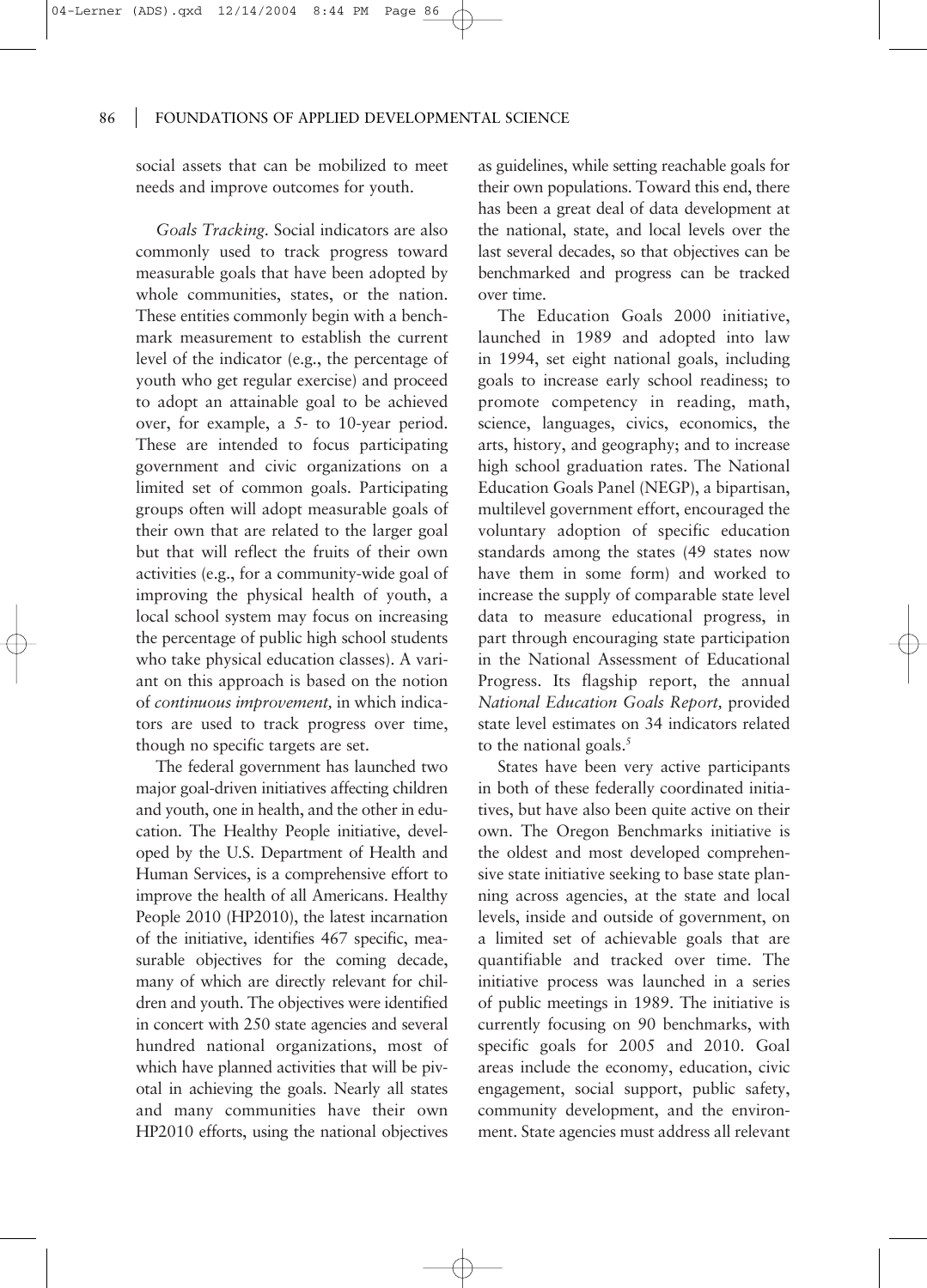benchmark goals in their annual budget justifications. At the local level, local commissions in each county focusing on child and family benchmarks engage in comprehensive community planning to meet local goals.

*Results-Based Accountability.* Government and private funders are increasingly using social indicators to hold states, communities, agencies, and individual programs accountable for improving *outcomes* for children and youth. This represents a change from a period in which accountability was based on process (how well a program or policy was implemented) rather than outcome. The change to an outcomes focus is in part a result of the devolution of control over social policies and programs to lower levels of government, providing local actors with more program flexibility, while holding them accountable for the ultimate results. Which measures are used and the levels of improvement that must be met are commonly, though not always, negotiated. Failure to demonstrate improvement may result in additional technical assistance to overcome problems or, in some cases, may lead to reduced funding and loss of autonomy.

In the child and youth policy arena, this use of indicators has been most developed in public education, though private foundations and local governments are also beginning to adopt this approach for a variety of outcomes. The state of Virginia, for example, through its Standards of Learning (SOL) initiative, has a number of additional reporting and instructional requirements for poorly performing schools that fail to demonstrate improvement in student academic performance, and sanctions for schools that lose their accreditation.

Accountability can be based on reward as well as sanctions. As part of the SOL program, Virginia offers rewards to highperforming schools in the form of exemption from certain regulations and reporting

requirements. At the federal level, under the Temporary Assistance for Needy Families (TANF) welfare reform, states that reduce the nonmarital birth rate the most without increasing the abortion rate have been rewarded with bonus payments in the millions of dollars each.

*Reflective Practice.* Communities and individual programs are using a social indicators approach to inform their own practice on an ongoing basis. Many develop formal logic models that relate particular program activities to expected outcomes for participating children, youth, and their families using an explicit theory of change (Gambone, 1998; United Way of America, 1999; Weiss, 1995).<sup>6</sup> In the case of a community-wide initiative, such a model would include input from multiple participating programs (public and private) as well as measurable outcomes for the community's children and youth. If program measures indicate that programs are being effectively implemented and well-being indicators move in the expected direction, then the initiative is judged to be effective. If the child and youth indicators do not move in the expected direction, then the underlying assumptions of the logic model are called into question and one or more aspects of the service approach are changed. Alternatively, if the logic model is sound, it could point to deficiencies in the *implementation* of the program. The process is similar for individual programs, though outcomes are generally limited to program participants.

At a practical level, reflective practice functions like an internal program evaluation. It lacks the methodological rigor to produce scientific knowledge but is an increasingly popular management tool for initiatives focused on child and youth wellbeing (National Research Council and Institute of Medicine, 2002).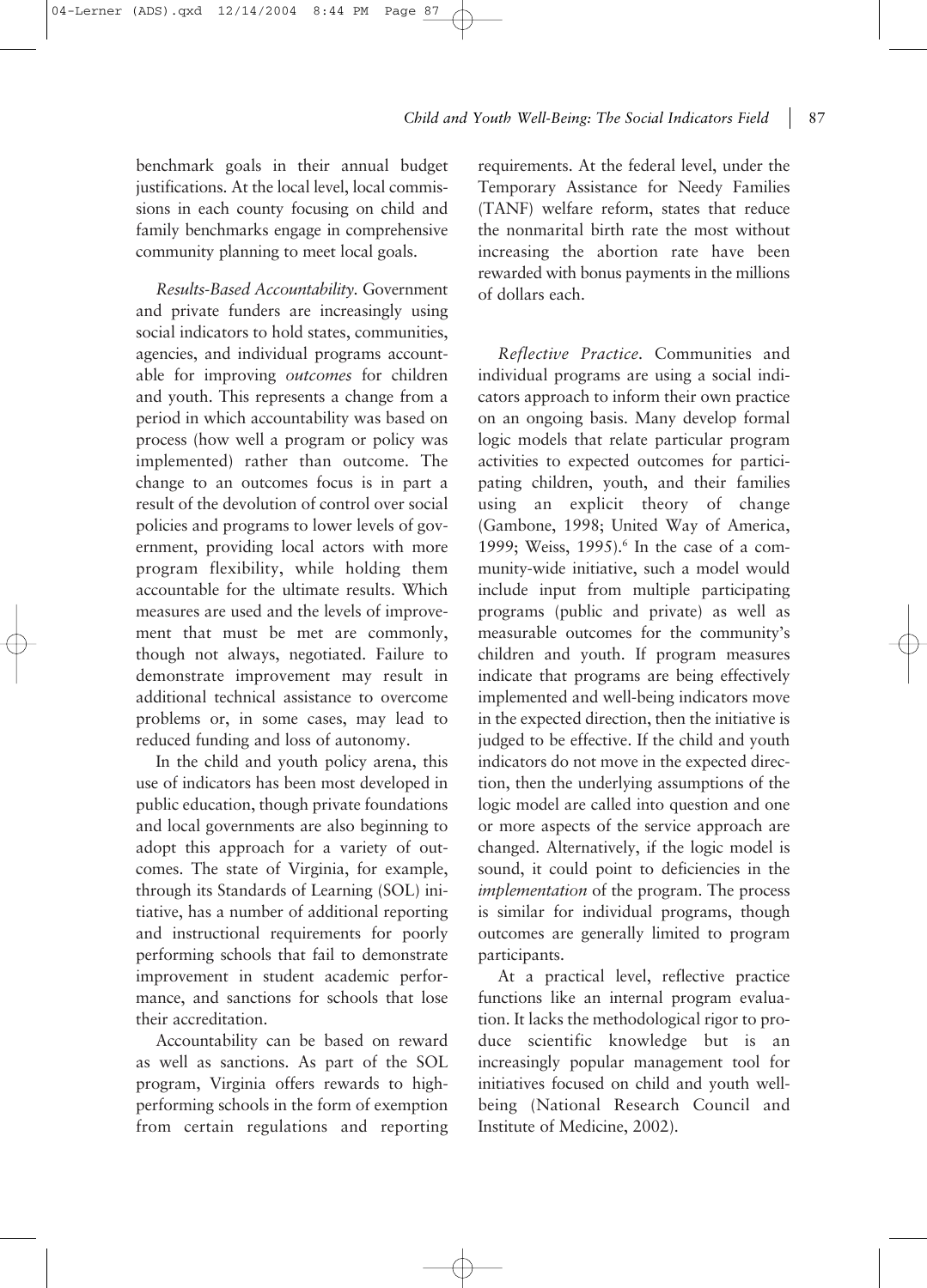*Evaluation.* Generally speaking, social indicators make poor tools for formal scientific evaluations of programs and policies. Such evaluations have depended primarily on experimental and quasi-experimental methods (Hollister & Hill, 1995). Traditionally, the role of indicators in evaluations has been very limited, functioning as "miners' canaries" identifying policies or programs that may be particularly promising (or dysfunctional) and deserving of formal evaluation using more rigorous techniques.

One area in which indicators have figured more prominently has been the evaluation of comprehensive community initiatives (CCIs). The intervention model of CCIs is complex, involving many programs, organizations, and services, and is intended to affect numerous outcomes at the community level. Their complexity and ubiquity makes standard evaluation techniques inapplicable, because no counterfactual comparison can be generated. Instead, evaluators have been working on an approach called *theory-driven evaluation,* which is based on the construction of complex logic models that relate changes in programs, services, and activities involved in the intervention to each other and to the final desired outcomes (e.g., improved early child development; see Connell & Kubisch, 1998). It looks similar to a path model. The evaluation is highly dependent on social indicators, including benchmark levels for each element in the model and monitoring changes in each indicator over time. This is a creative though controversial approach to evaluation, and it is still in its early stages of development.7

One such comprehensive community initiative is being carried out in Cleveland. The Cleveland Community-Building Initiative is focusing on four low-income neighborhoods in the city, using a comprehensive development approach that includes health, investment, education, family development, and human resource development. The evaluators, in this case, the Center for Urban Poverty and Social Change (all researchers based at Case Western Reserve University), worked with a variety of stakeholder groups, including the initiative's staff, board of trustees, and the village councils, to draw out and reconcile their respective *theories of change:* their concrete ideas on how this development would take place. Out of this came a detailed logic model to guide the projects and provide a framework for the evaluation. A series of indicators were chosen to reflect key elements of the logic model, and sources of data were identified for benchmarking and monitoring progress over time. The initiative is fortunate to have at its disposal one of the most advanced and comprehensive community Geographic Information System (GIS) databases in the country, the Cleveland Area Network for Data and Organizing (CANDO), developed by the evaluation team. Data from CANDO provide information for planning and provide feedback to stakeholders, who, in response, evaluate and modify their activities on an ongoing basis.

*Other Scientific Uses.* Social indicators are also used simply to inform and improve our understanding of social change. Social scientists are often inspired by the coincidence of change in several indicators (for example, decreases in youth employment rates and increases in crime) to develop hypotheses that they pursue using more rigorous methods. Macrolevel models using social indicators data, common in the field of economics, can be used to model the likely ripple effects of social change from one area to another. For example, on the basis of research (e.g., Maynard, 1997), one could develop a model to predict the effects of a 10% reduction in teen birth rates on a host of other outcomes, from high school completion to marriage rates, family income, infant health, and so on.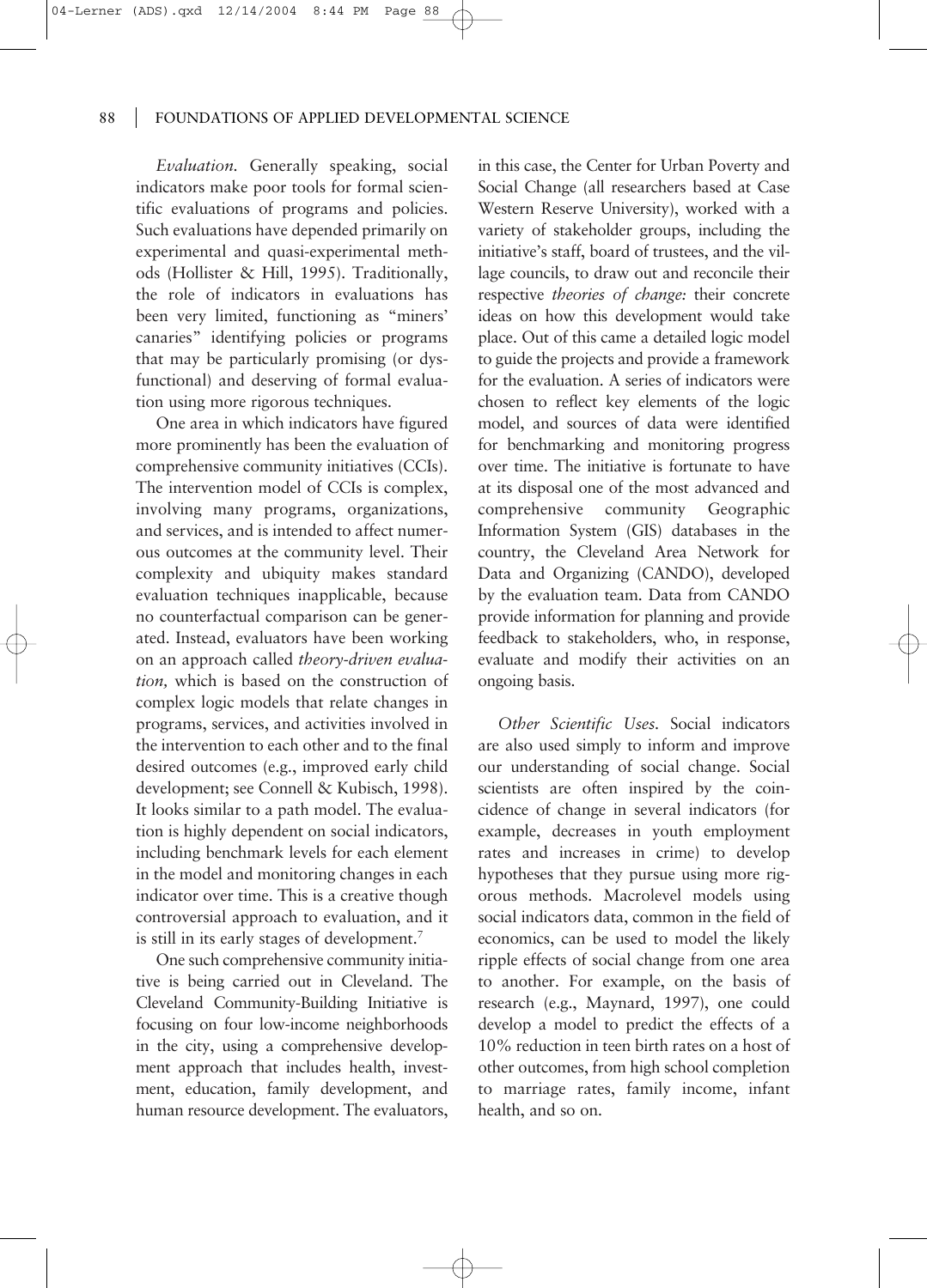*Limitations.* Social indicators can be powerful tools for science and social policy, but they also have significant limitations and are subject to unintended and, occasionally, deliberate misuse, resulting in poor policy outcomes.8 A major limitation is the welldocumented lack of data for some important aspects of child and youth well-being, particularly at the state and community levels (Brown, 1997; Coulton & Hollister, 1998). Many aspects of well-being can only be tracked with surveys, which are relatively plentiful at the national level but not commonly available in communities. In addition, high-quality measures are simply lacking for many outcomes, including mental health, disability, and many aspects of positive youth development (Federal Interagency Forum on Child and Family Statistics, 2001; Hogan, Rogers, & Msall, 2000; Moore, Evans, Brooks-Gunn, & Roth, 2001).

The lack of adequate training by and technical assistance for practitioners and policymakers who would use social indicators leads to underuse and, on occasion, misuse of these important tools. Common problems include the use of poor-quality data, the use of inappropriate or weak measures, and the tendency to draw causal conclusions when they are not supported by the data or the methodology. In addition to lack of training, political pressures can produce a similar set of problems. This is particularly likely when indicators are used to enforce accountability or when proponents are motivated to use positive or negative trends for their political advantage.

These limitations can be addressed to some extent through basic research, data development, and the expansion of training and technical assistance. Indeed, the last decade has seen significant progress in all these areas (Child Trends, 2001). The remaining challenges are substantial, however, and their limitations should be kept firmly in mind.

#### *Data Development*

The capacity to track change over time is the hallmark of a social indicators data system. Such a system relies on two sources: repeated, cross-sectional surveys and censuses (e.g., the Current Population Surveys), and administrative data (birth and death records, disease registries, child abuse and neglect reports, school graduation records, and program data).

There has been a substantial expansion in the amount and the variety of child and youth indicators data available at all geographic levels, from the international level to the local community. The national level clearly enjoys the richest resources, though the state level has seen the greatest expansion of data collected in the last decade (Brown, 2001).

#### *International Estimates*

The United States participates in a number of periodically fielded international surveys on children and youth, as well as others that may or may not be repeated in the future. International comparisons of well-being are important because they provide a larger policy context in which to evaluate the well-being of our children. In addition, such comparisons are of practical importance in an increasingly competitive global environment.9

Most of these surveys are education related. They include the Trends in Mathematics and Science Study (TIMSS, fielded in 1995, 1999, and 2003), the IEA Civics Study (1997-98), the Program for International Student Assessment (PISA), and the Progress in International Reading Study (PIRLS, 2001). TIMSS collects data on youth in the fourth and eighth grades; the IEA Civics Study, on 14-year-olds; and PIRLS, on youth in the fourth grade. All collect detailed information, including skill assessments, activities known to affect attainment (e.g.,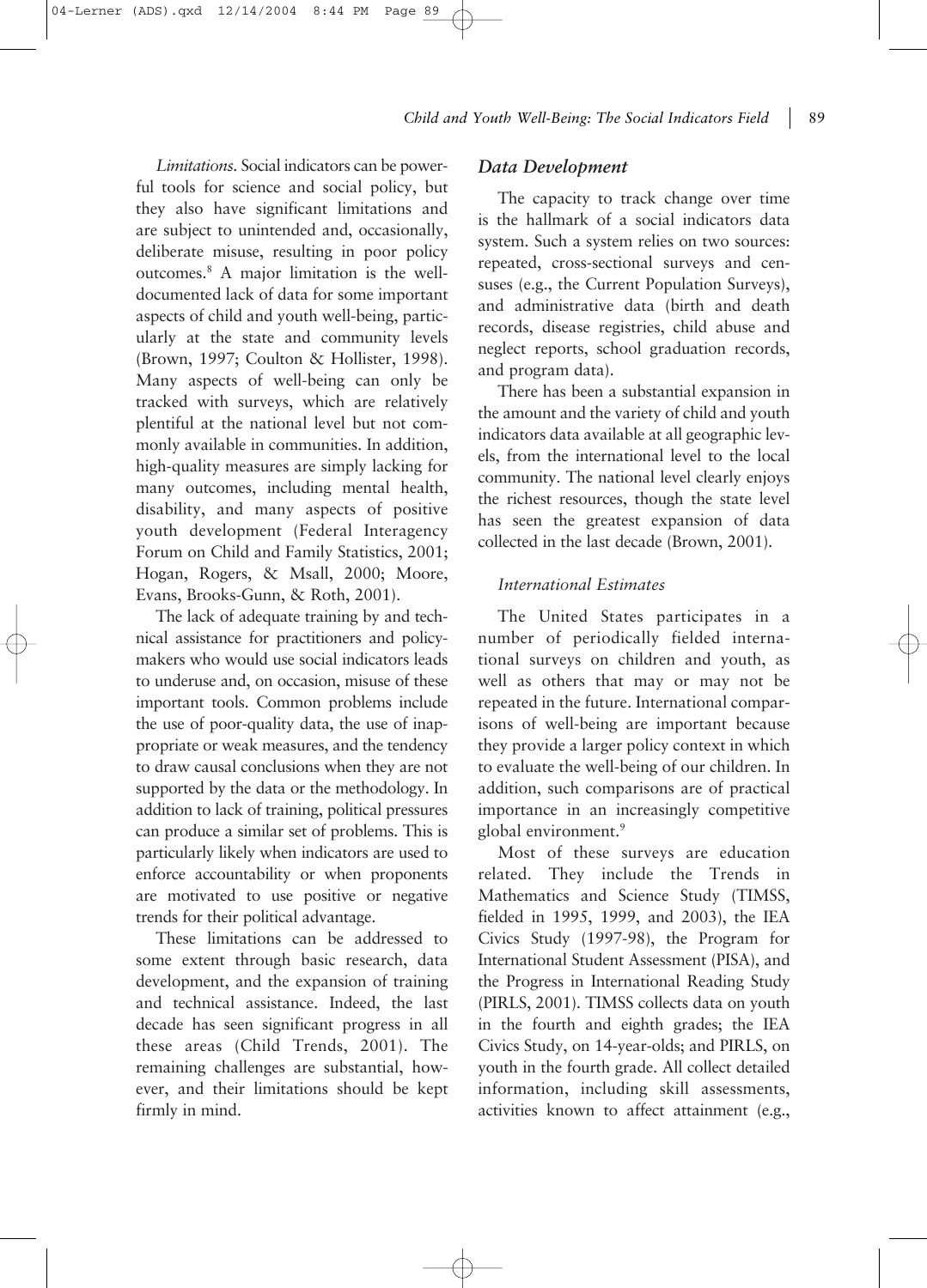study and television habits), and detailed measures of the family and school context. These surveys allow for systematic comparisons of U.S. student achievement and social environments with dozens of developed and developing countries around the world.

In addition, the United States recently entered into two health-related international surveys of youth. The Health Behavior of School-Aged Children (HBSC) is a longstanding survey of 11-, 13-, and 15-year-olds focusing on health-related behaviors and their determinants. It has been fielded approximately every 4 years and currently includes more than 27 countries. The HBSC, developed with the support of the World Health Organization-Europe, includes countries in Eastern and Western Europe, as well as Canada, the United States, and Israel. The United States participated in the 1997 to 98 survey and is participating in the 2001 to 2002 survey. Data on a wide variety of positive and negative health behaviors and statuses are collected, as well as characteristics of the family, peer, and school environments. Another health survey, the Global Youth Tobacco Survey, has been collected in 40 countries, with another 38 countries in the process of fielding the survey. This survey, first fielded in the United States in 1999, includes detailed questions on tobacco use and attitudes about use among students in the 6th through 12th grades.

#### *National Estimates*

Despite some important gaps, the United States has perhaps the richest variety and depth of regularly collected child and youth indicators data of any country in the world. During the 1990s, there were important enhancements to the data system's ability to produce national level estimates of child well-being, but perhaps the most important development was the creation of the Federal Interagency Forum on Child and Family

Statistics (the Forum). The Forum, a consortium of 20 federal statistical agencies, was formally established in 1997 by executive order of the President of the United States with the mission to "foster coordination and collaboration in the collection and reporting of Federal data on children and families" (Federal Interagency Forum on Child and Family Statistics, 2001, inside cover page). The Forum has chosen to focus much of its initial efforts on the development and dissemination of child and youth indicators, as well as improving data collection in the areas of fatherhood and family structure. Their premier product is the annual *America's Children* report, described in the section on dissemination (next). In producing that collection of essential indicators measures, the Forum has also identified important dimensions of well-being for which high-quality national estimates are not currently available. These include indicators of disability, child mental health, child abuse and neglect, parent/child interactions, time use, neighborhood quality, early child development, homelessness, and positive development. Participating agencies are working alone and in concert with other member agencies to address many of these shortcomings. Current joint activities include research and measurement development on children's disabilities, fathering, marriage and family structure, and mental health. Despite these important gaps, the existing data system provides regular estimates on hundreds of important indicators of child, youth, and family well-being.

*National Health Indicators Data.* The amount of data on health status and disease prevalence among children and youth is very substantial. These include data from the birth and death records of the vital statistics system (collected continuously); health status, behaviors, and service receipt from the National Health Information Survey (NHIS,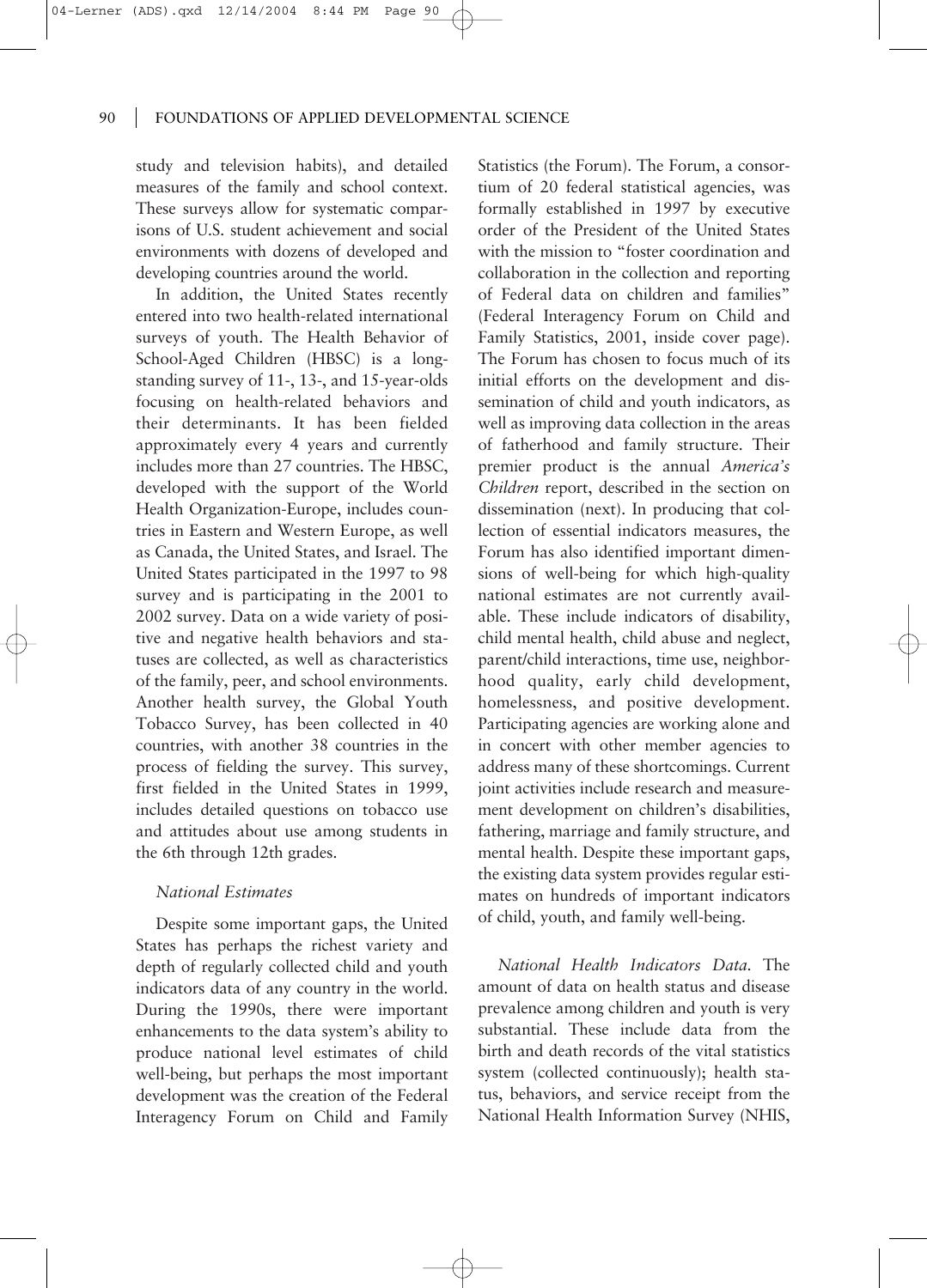annual); early child immunization data from the National Immunization Survey (annual); detailed medical data based on medical examination and interview from the National Health and Nutrition Examination Survey (NHANES, collected about every 6 years); detailed youth drug use from the National Household Survey of Drug Abuse (NHSDA, annual); and measures of drug use, sexual activity, violence, suicide ideation, physical activity, and nutrition among students in grades 9 to 12 from the Youth Risk Behavior Survey (YRBS, biennial). In addition, Monitoring the Future (MTF) has collected data on 12th-grade youth on an annual basis since 1976 and on 8th- and 10th-grade youth since 1991; it focuses on drug use but also asks questions on attitudes and values covering a wide variety of topics, as well as measures of religious, political, and volunteer activities; happiness, self-esteem, and locus of control; and risk behaviors, violence, and victimization.

*National Education Indicators Data.* In education, there are three primary sources of social indicators data. For assessments of academic achievement, the National Assessment of Educational Progress (NAEP) has been tracking performance with periodic assessments in math, science, reading, writing, history, civics, and the arts since 1969 (about every 2 to 6 years, depending on the topic). It also includes a number of activities known or believed to affect achievement, including hours of homework, televisionwatching habits, and access to a computer in the home. The NAEP focuses on youth in the 4th, 8th, and 12th grades.<sup>10</sup>

The National Household Education Survey (NHES) is a general-purpose education survey designed primarily to provide trend data on issues of importance to policymakers, researchers, and educators. Broad topic areas are covered in detail on a rotating basis about every 4 years. These include parent and family involvement in education, early childhood program participation, before- and after-school programs and activities, and school readiness.

The third mainstay of education indicators is the annual October supplement to the Current Population Survey (CPS). The CPS is a monthly survey collecting data related to employment. The October supplement also collects data on a number of education-related topics, including enrollment and attainment, preschool attendance, language proficiency, disability, and computer access.

*National Social and Emotional Well-Being Indicators Data.* National indicators of the emotional well-being of children and youth are surprisingly limited. The YRBS asks teens if they have ever seriously contemplated or attempted to commit suicide, and the NHIS includes limited questions on behavioral and emotional problems for children and adolescents.

Indicators related to social well-being are much more numerous, though they tend to focus on negative behaviors of youth related to violence, drug use, and sexual activity. The sources for these data include the YRBS, the NHSDA, the MTF, and birth record data. Estimates of children and youth as victims of crime are limited to child abuse and neglect data gathered through the National Child Abuse and Neglect Data System (NCANDS, continuous) and to victimization of youth data on a wide variety of crimes through the National Crime Victimization Survey (NCVS, annual).

Some positive measures related to civic involvement, volunteering, and prosocial values are available from the MTF and the NHES. Repeated national estimates for any of these measures are not available for children below the age of 12.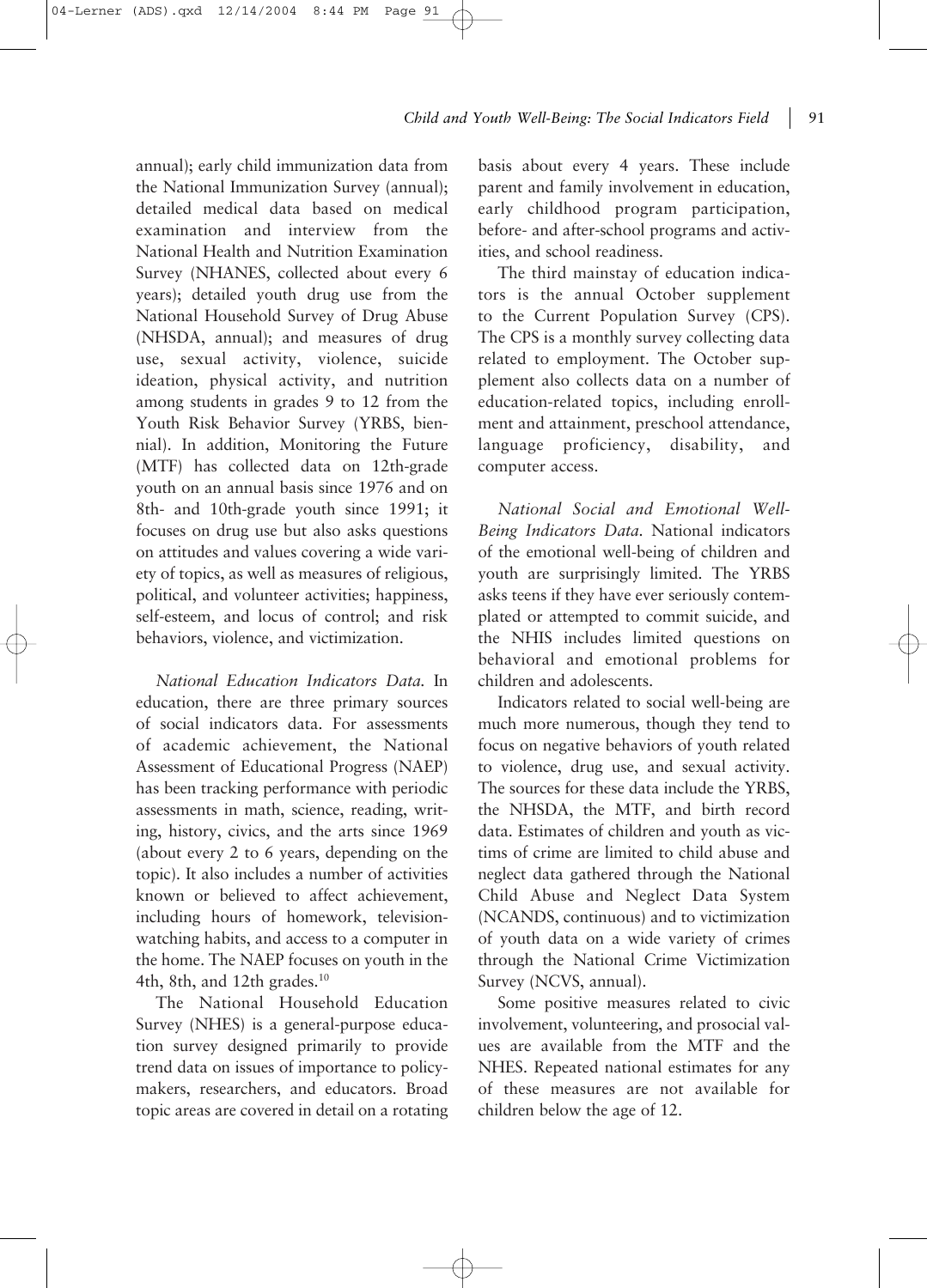*National Social Context Indicators Data.* The family is the most critical social environment affecting the development of children and youth and the best represented in the national statistical system. Detailed family structure and family economic characteristics are available annually from the March Current Population Survey (annual). This is the primary source for such indicators. The American Housing Survey provides data on children's housing quality, and the Survey of Income and Program Participation is a source for some detailed family and economic characteristics not covered by the March CPS. The social dynamics of families (e.g., parent and child time together, parenting styles, conflict resolution techniques, religious activities) are, unfortunately, not well represented in regularly fielded national surveys, though they are present in special surveys, such as the National Surveys of Families and Households, the National Longitudinal Survey of Adolescent Health (Add-Health), the Panel Study of Income Dynamics, the National Longitudinal Survey of Youth 1997 Cohort, and the Early Childhood Longitudinal Surveys.

Indicators of the community environment in national data sources are limited primarily to indicators of the school environment, which are present in several surveys sponsored by the National Center for Education Statistics, including the Common Core of Data (annual) the Schools and Staffing Survey (every 4 to 6 years), and the NHES. Sociodemographic indicators of children's neighborhoods (e.g., percent of neighbors who are poor, single-parent families, or in the labor force) have been generated from the U.S. Census, but these are available only once every 10 years.

Data on the friends and peers of children and youth are also scarce in regularly fielded national surveys. There are some questions about peer norms and beliefs in the MTF, and the HBSC asks some questions about perceived peer support and number of close friends. National estimates for such measures prior to adolescence are nonexistent.

#### *State and Local Estimates*

The last decade has produced substantial increases in the amount and the breadth of child and youth indicators data available at the state and local levels through the federal statistical system, though they still lag far behind what is available at the national level. Indicators-driven national initiatives such as Healthy People 2000 (and now 2010), and National Education Goals 2000 were in no small part responsible for this increase, though it is also a response to the generally increased need for such data by state and local governments.<sup>11</sup>

In the education area, the NAEP was extended in 1990 on a voluntary basis to the state level in the areas of reading, writing, math, and science. In 2001, 41 states participated. In addition, in recent years, most states have adopted their own comprehensive systems of regular educational assessment for children and youth from the third grade and up, with results often available down to the individual school level (Archbald, 1998).

The Schools and Staffing Survey (SASS), first fielded in the late 1980s and repeated about every 4 years, provides state level estimates of student and staff characteristics, staffing patterns, programs and services offered, and graduation rates for both public and private schools. Some of these indicators are also available on an annual basis from the Common Core of Data (CCD), which is also capable of producing estimates for school districts. Data from the CCD are limited to public schools, however.

In the health area, the vital statistics system is the major source of community level data for a host of birth- and death-related indicators, including prenatal care receipt,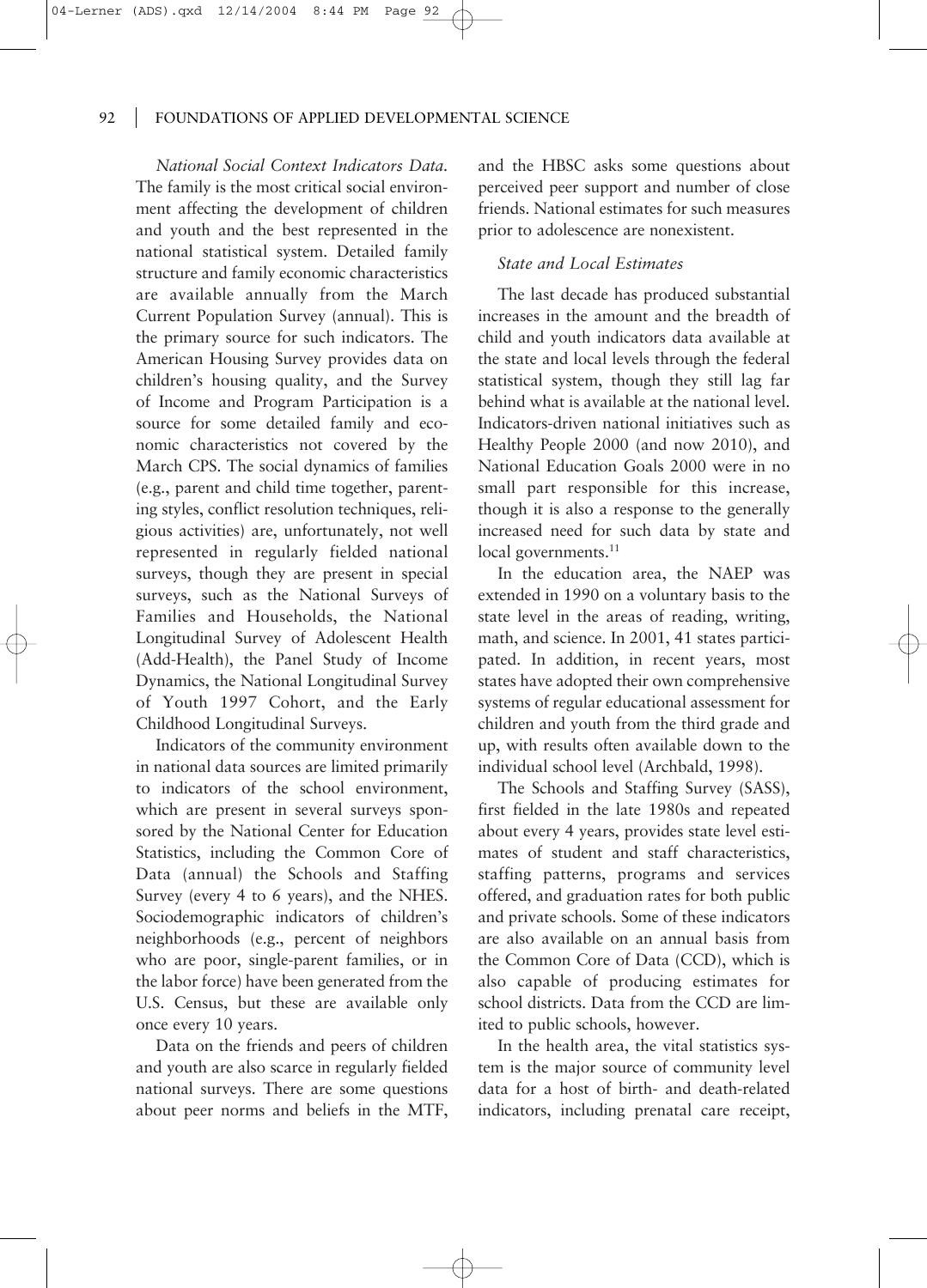#### *Child and Youth Well-Being: The Social Indicators Field* 93

04-Lerner (ADS).qxd 12/14/2004

low birthweight, smoking and drinking during pregnancy, death rates by age, and for major causes of child and youth death. For many small communities, the incidence of these events is small enough that several years of data must be combined to produce stable estimates.

A number of disease surveillance systems provide child- and youth-based estimates for states and major metropolitan areas for diseases, including HIV/AIDS, tuberculosis, and sexually transmitted diseases.

The CDC has, since 1990, designed and implemented several surveys specifically to help states and large cities track youth health risk behaviors. The YRBS (see above for details), which began in 1990, was fielded in 42 states and 16 major metropolitan areas in 1999. A handful of states have used their own financial resources to expand the survey sample so that indicators can be generated for individual school districts.

More recently, the National Youth Tobacco Survey (NYTS) has been fielded to gather detailed information on youth behaviors and attitudes related to smoking and tobacco use. The survey was fielded in 27 states in 2000, up from 3 states in 1998. A national sample is also surveyed. Fresh data are collected every year or two, depending on the state. The NYTS is administered to youth in grades 6 through 12, focusing on seven topic areas: tobacco use, tobacco-related knowledge and attitudes, the role of the media and advertising in young people's tobacco use, access to tobacco, exposure to tobacco-related school curriculum, exposure to secondary smoke, and cessation of use. Data are also collected internationally through the Global Youth Tobacco Survey.

A third survey, the Student Survey of Risk and Protective Factors, and Prevalence of Alcohol, Tobacco, and other Drug Use (SSRP), focuses on risk and protective factors influencing drug use, violence, and other behavior problems for youth age 12 to 18. Although direct measures of youth outcomes are focused on these negative behaviors, measures related to family, peer, and school influences are more well-rounded, with many positive measures such as close and supportive parent-child relationships and perceptions of the availability of useful roles for youth in the community. Most of the indicators are based on multi-item scales, with strong psychometric properties and strong grounding in the research literature. The survey, which was developed by the Social Development Research Group at the University of Washington, $12$  is being fieldtested in six states and is intended for use by states, communities, and youth programs.

In addition to these efforts, the National Institute for Drug Abuse (NIDA) recently expanded the sample size of the NHSDA so that annual state level estimates of drug abuse can be generated for youth age 12 to 17 and 18 to 25. Though less detailed than the other surveys discussed above, the survey includes youth who are out of school, which the others do not.

The CDC has also been active in developing state surveys for the other end of the child age spectrum. Since 1994, the National Immunization Survey (NIS) has provided detailed estimates of immunization among 2-year-olds on an annual basis for each of the 50 states and selected major metropolitan areas. Another survey, the Pregnancy Risk Assessment Monitoring System (PRAMS), provides data that include detailed information on prenatal care receipt; maternal attitudes about the pregnancy, illness, and other healthrelated problems during pregnancy; infant health care receipt; sleeping position; and breast-feeding practices; The survey, which began in 1987, is now fielded on an annual basis in 22 states and in New York City.

In the area of child welfare, two national reporting systems developed during the last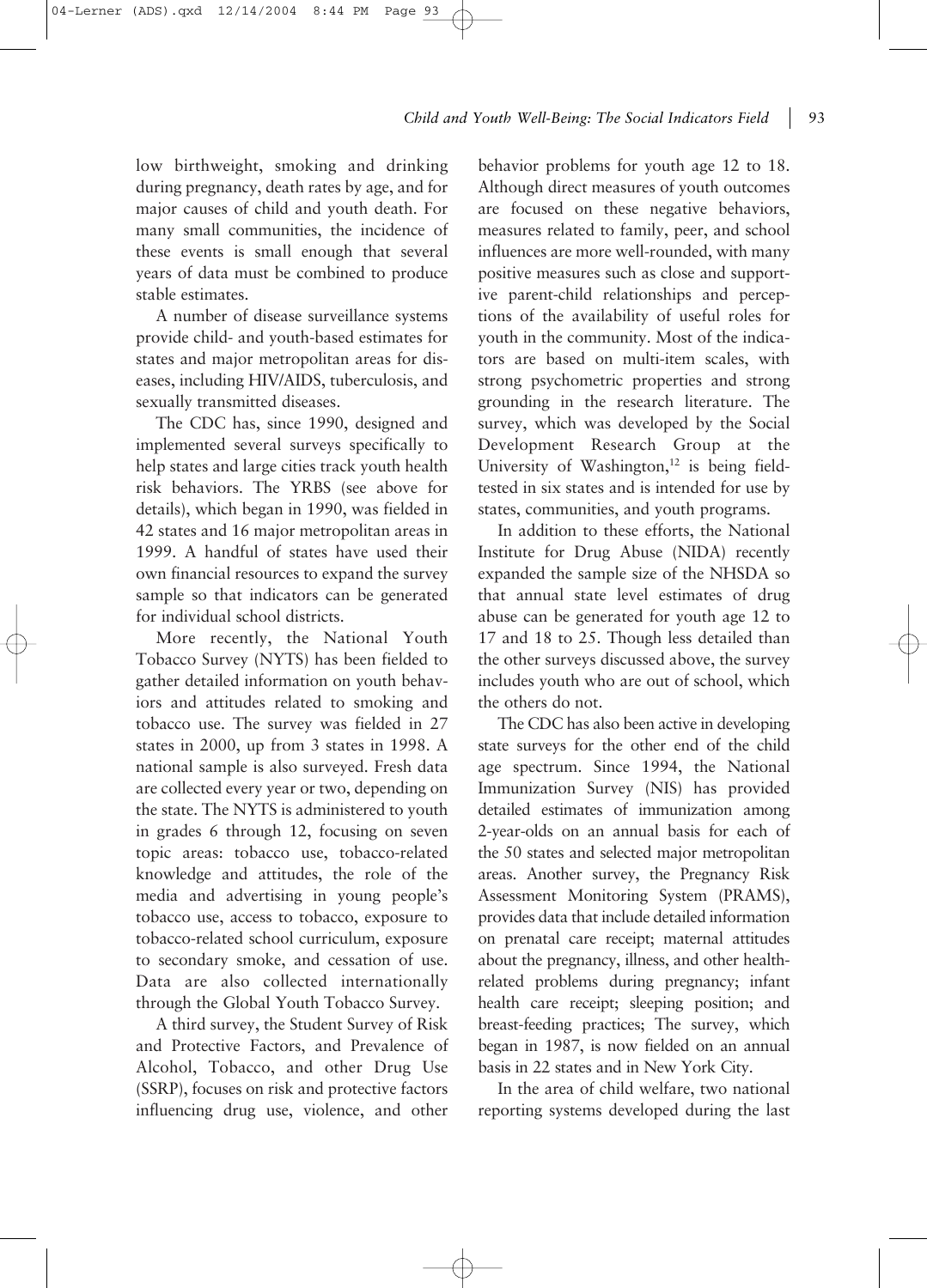10 years provide state level estimates for child abuse, neglect, adoption, and foster care. These are the National Child Abuse and Neglect Data System (NCANDS) and the Adoption and Foster Care Analysis System (AFCARS) (U.S. Department of Health and Human Services, 2000). These systems are intended to provide a core set of indicators that are common across states, though differences in state definitions and practices limit the comparability that can be achieved.

For detailed demographic and socioeconomic data on children and their families at the state and local level, the decennial census is the major data source. Its strength is its capacity to provide data for very small geographic areas, down to the city block level for some measures. Its major weakness, from the standpoint of users, is the fact that data are collected only once every 10 years. That limitation is about to be overcome, however. Beginning in 2003, the American Community Survey (ACS) will provide annually updated estimates of virtually all measures now collected in the decennial census. The survey will produce independent annual estimates for states and large communities and 5-year rolling average estimates down to the census track level. The importance of this survey for those who depend on social indicators at the state and local level can hardly be overestimated.

In addition to this, the Census Bureau recently started producing estimates of child poverty for every county in the country. Estimates have been generated for 1989, 1993, 1995, and 1997. In the future, state level estimates will be produced annually, and estimates for counties and school districts every other year.

A limited set of sociodemographic estimates of child well-being are also being produced using the CPS (see above). Federal agencies have put out a very limited number of such estimates. The Annie E. Casey Foundation has used this extensively to produce state

level estimates for its annual Kids Count report. Small-state sample sizes in the CPS mean that several years of data must be combined to produce stable estimates, and even then, estimates for smaller states have a wide margin of error. Beginning in 2001, however, the sample sizes for the CPS, especially the March CPS, were substantially expanded to increase the stability of state level estimates.

### **DISSEMINATION**

In the last decade, there has been an explosion in the dissemination of child, youth, and family well-being indicators data. The reasons for this include more available data, better technology for dissemination (i.e., the Internet), and more interested users. Publications include issue-specific and crosscutting reports, in hard copy and on-line. Most are written for a broad audience.

Federal agencies have developed several cross-cutting compendia that include trend data on many domains of child and youth well-being. *Trends in the Well-Being of America's Children and Youth,* updated annually and disseminated by the Office of the Assistant Secretary for Planning and Evaluation of the U.S. Department of Health and Human Services, contains national estimates for more than 100 indicators of child and youth well-being. Each indicator includes a brief, research-based discussion of why the indicator is important, followed by a description of historical trends and salient population subgroup differences (e.g., by gender, race, and poverty status), plus accompanying figures and tables. The indicators initially chosen for the volume were based on recommendations from papers presented at a major national research conference on child and youth indicators held in 1994 (Hauser, Brown, & Prosser, 1997).

*America's Children: Key National Indicators of Well-Being* is an annual report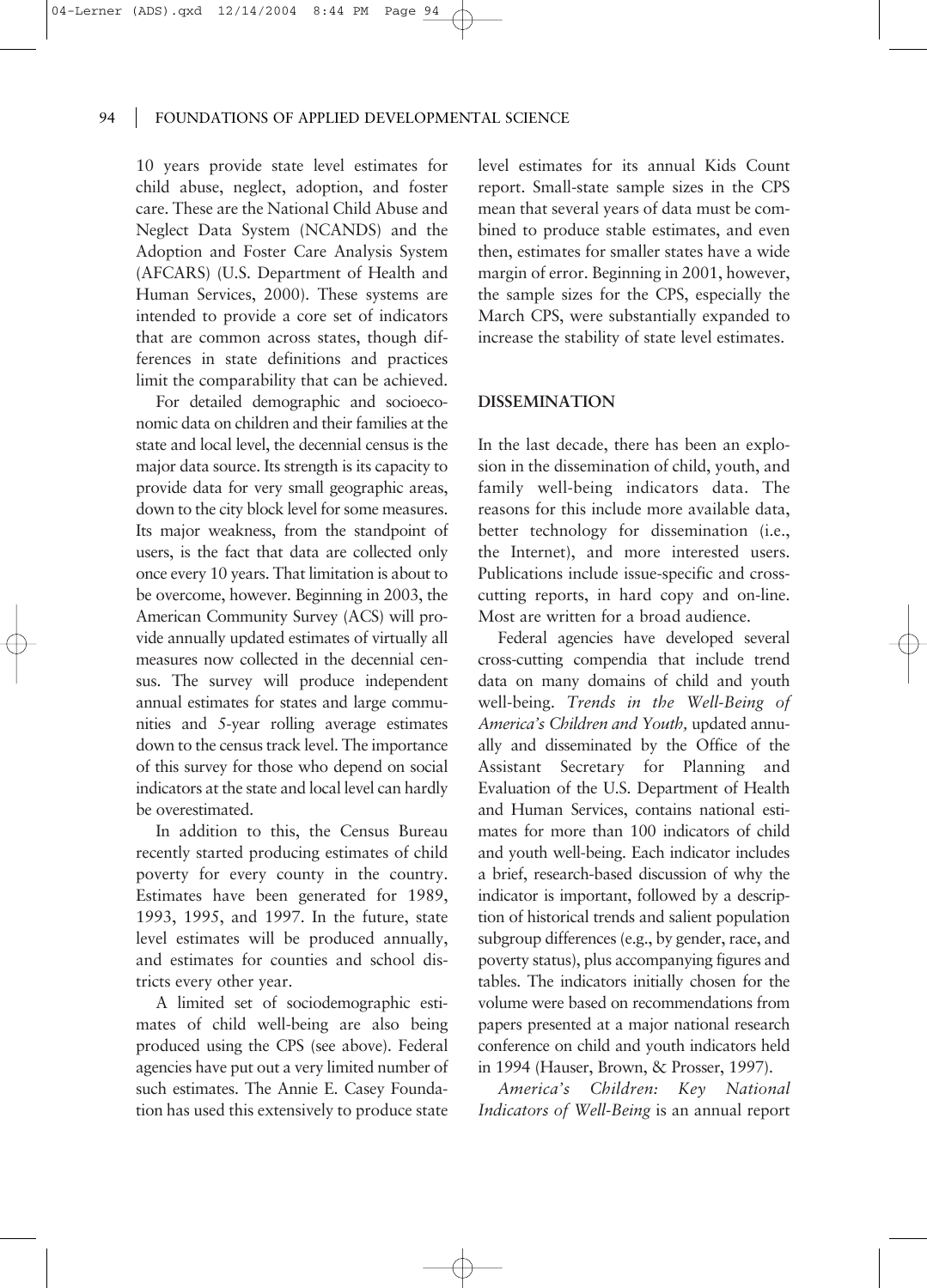to the President of the United States. Initially released in 1997, it is the flagship document of the Federal Interagency Forum on Child and Family Statistics. The report contains trend data for a stable set of 24 indicators of child and youth well-being across four domains of well-being (economic security, health, behavior and social environment, and education) and one or more "special features" that change each year.

04-Lerner (ADS).qxd 12/14/2004

Finally, *Youth Indicators,* produced by the U.S. National Center for Education Statistics approximately every 3 years, contains trend data on more than 60 indicators for youth in the areas of family, education, work, health, behaviors, and attitudes.

In addition, many area-specific and survey-specific national publications contain child and youth indicators data disseminated by federal agencies in hard copy and over the Internet. *Health, United States,* produced by the CDC, is an annual report presenting trend data on more than 140 health and health-related indicators, many of which focus on or include estimates for children and youth. The report draws on a wide variety of data sources. Another annual report, *Child Health USA,* provides trend data for more than 40 indicators of child health on an annual basis.

The U.S. Department of Education produces two major annual compendia of education statistics: the *Digest of Education Statistics* and the *Condition of Education.* Both draw on a wide variety of data sources. The National Education Goals Panel, an independent agency no longer in existence, produced the annual *National Education Goals Report.*

In addition to these compendia, most of the data sources described in the previous section have their own regular publication series. Finding these publications can be a challenge for the uninitiated. Recently, however, the Federal Interagency Forum on Child and Family Statistics has begun to list such publications by topic area on its Web site, with links to individual agency Web sites (see Appendix, end of this chapter). For a guide to federal reports containing state and local level indicators of child and youth well-being, see Brown (2001).

Kids Count, sponsored by the Annie E. Casey Foundation since 1990, is the most widely known and far-reaching effort by a nongovernmental organization to disseminate social indicators data on children and youth. The national Kids Count group produces an annual report featuring comparable indicators for each of the 50 states and the District of Columbia and produces occasional reports on specific topics, with data for both state and major metropolitan areas. In addition, Kids Count organizations within each state produce their own annual reports featuring social indicators data at the county level. Most of the state project reports are produced and used by child advocacy organizations to further the cause of children and youth, though state agencies are the main sponsors in a few states.

State governments and state agencies have also become increasingly active in the dissemination of social indicators data on child development and well-being. A number of states have multiagency projects devoted to the dissemination and active use of indicators data to inform planning and policy development at the state and community levels. The state of Vermont, for example, has developed a series called *Community Profiles,* which provides essential trend data on the wellbeing of children, youth, and families in each community, drawing on a variety of administrative and survey data resources. The state of Minnesota puts out a *Children's Report Card* series, which reports on 26 indicators of child and youth well-being for each county in the state. Massachusetts has developed the Massachusetts Community Health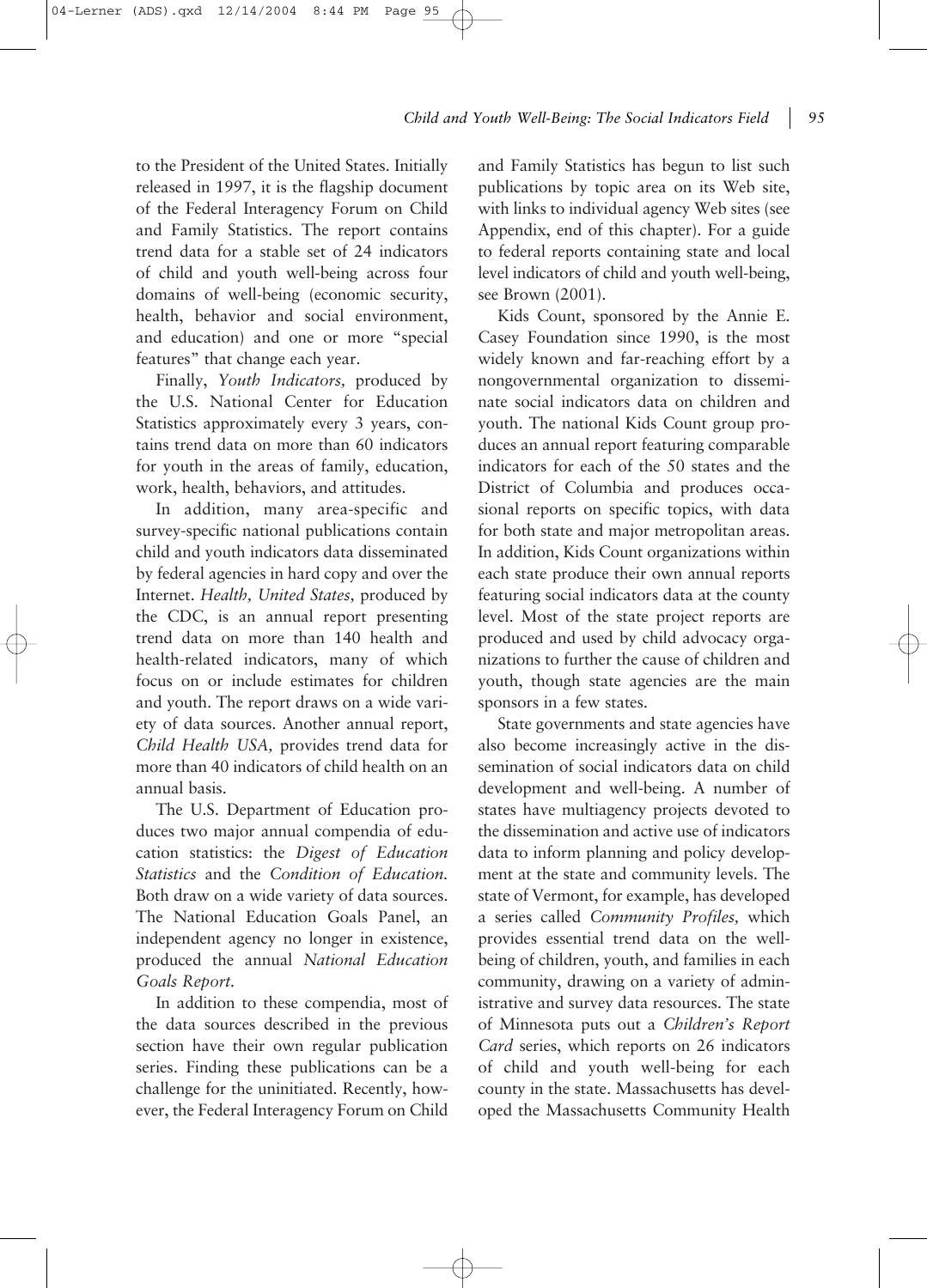Information Profile (MassCHIP) system, which provides access to community level data from more than 24 data sets, including many measures on children, youth, and their families.

Many states also produce and disseminate education "report cards" on a regular basis, drawing on their own assessment and school administrative data. The reports are commonly used to support education accountability initiatives and are often widely disseminated to parents as well. Similar reports focused on youth health data are also produced on a regular basis by state health or education departments.

Finally, there has been a strong movement at the state and community level to produce comprehensive indicators databases to support social planning and increase accountability. This development has only been made possible by the declining costs of collecting, storing, manipulating, and accessing data in an electronic format that have taken place in the last decade. At the state level, there has been a movement to develop data warehouses that provide one-stop access to social indicators and program data collected across many state agencies.

At the community level, it takes the form of GIS-based databases that allow communities to generate indicators down to the neighborhood level. Using these diverse data resources, it is possible to develop complex profiles of needs and resources for neighborhoods throughout the community and identify areas of need. They would also form the data backbone for any evaluation of a comprehensive community initiative (for details, see Coulton & Hollister, 1998).

Interestingly, many of the community databases are being developed by nonprofit organizations outside the government to support community development. Projects in 12 cities are sharing information and doing peer consulting through the National Neighborhood Indicators Project (NNIP), coordinated by the Urban Institute and funded by the Annie E. Casey and Rockefeller Foundations. Perhaps the most advanced of these efforts is the CANDO, headed by Claudia Coulton at the Center on Urban Poverty and Social Change. An interactive on-line database allows users to examine and map data for individual neighborhoods in the areas of economics, birth and death, housing, crime, and maltreatment, drawing on locally available administrative data sources.

## *Research*

#### *Theories and Frameworks*

Basic research plays an important role in the social indicators field, helping to identify key constructs of well-being, the implications of that construct for long-term well-being, as well as elements of the social environment (family, peer, community) that influence development.

Most of this research has been carried out within frameworks specific to one stage of development. Early-childhood researchers commonly use a developmental/ecological framework such as that developed by Bronfenbrenner (Bronfenbrenner & Morris, 1998). Youth researchers have used a number of frameworks including deficit and risk resilience models that focus on negative behaviors and outcomes (Garmezy, 1991; Rutter, 1984) and more recently, more comprehensive developmental models that include positive outcomes and behaviors (Moore et al., in press; Moore & Glei, 1995; Seligman & Peterson, in press). Research on middle childhood (about age 6 to 11) has been sparse, though recent work has also adopted a developmental approach emphasizing outcomes that lay the foundation for adult competence (Ripke, Huston, & Eccles, 2001).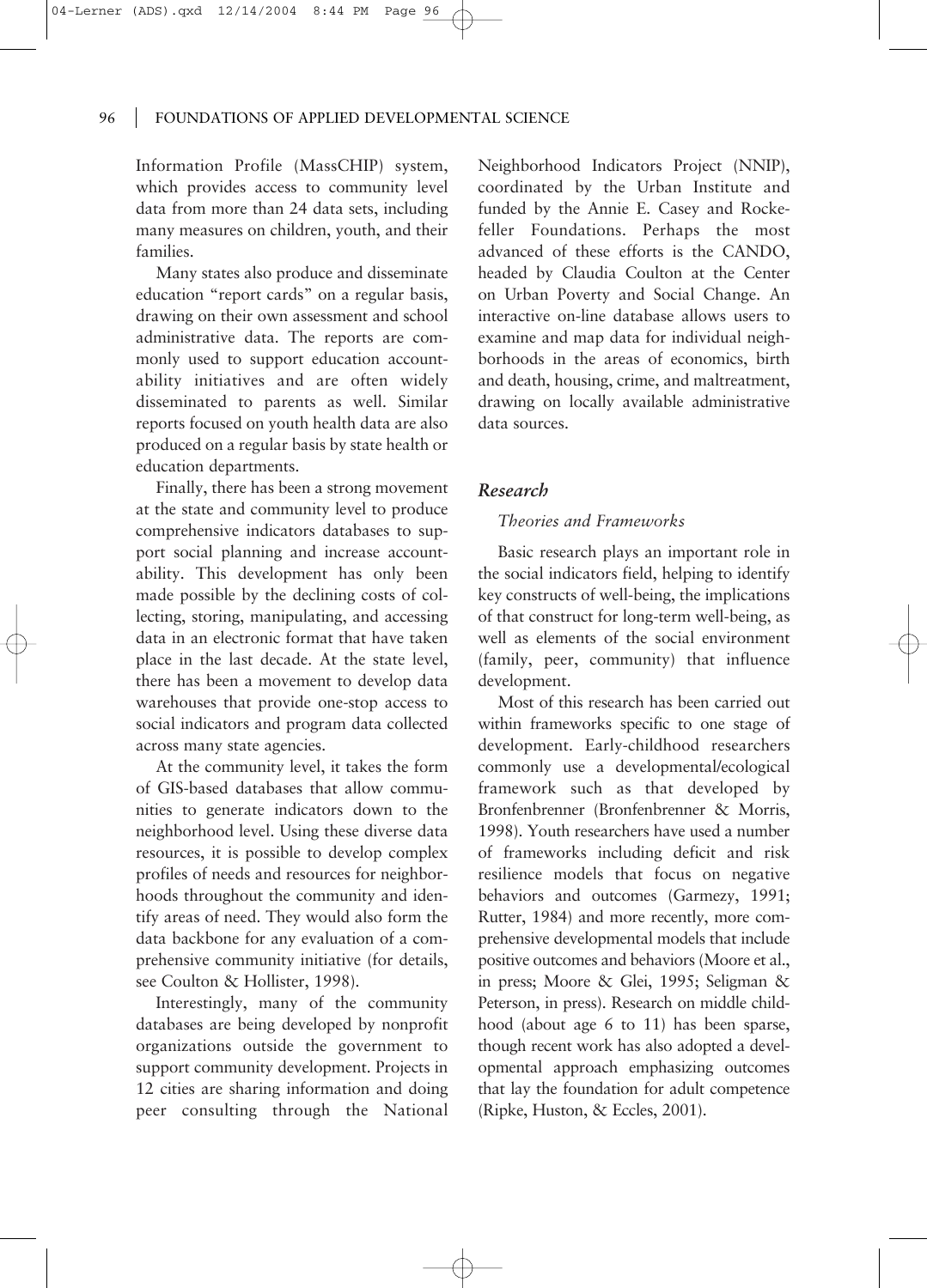One of the contributions of the social indicators field has been to identify the need for a broader framework, one that encompasses every developmental period from infancy through the transition to adulthood and the links among those stages. Such a notion has not yet greatly penetrated basic research but is commonly used to identify holes in the existing system of social indicators measures that need attention from the research community (Federal Interagency Forum on Child and Family Statistics, 2001) and to organize comprehensive systems of data collection (Brooks-Gunn, Brown, Duncan, & Moore, 1995). Such a framework has three basic features:

- It is based on the whole child, covering all dimensions of well-being.
- It is developmental, focusing on essential developmental tasks (and risks) at each stage of development.
- It is ecological, incorporating key elements of the social environment affecting development at each stage.

*Social Indicators Research.* In 1994, a major national conference was held to assess the state of research on indicators of child and youth well-being and the measures and data available to track it. Papers were offered by national experts in the areas of health, education, social development, economic security, and social context (Hauser et al., 1997). Each paper identified key constructs of well-being for a particular domain and period of development (e.g., health indicators for preschool children), as well as areas in which further research was needed to carry the field forward. The results of this comprehensive review formed the scientific grounding for the U.S. Department of Health and Human Services annual report, *Trends in the Well-Being of America's Children and Youth,* containing trend data on more than 100 indicators, and *America's Children: Key*

*National Indicators of Well-Being,* previously mentioned.

The conference also identified major research gaps to be filled in the coming decade. These included the following:

- The need for better measures of positive outcomes for each developmental stage (Aber & Jones, 1997; Takanishi, Mortimer, & McGourthy, 1997)
- Measures of social development and healthrelated behaviors in early and middle childhood to match the considerable body of measures available for adolescents
- Strong measures of neighborhood quality, almost totally lacking at the time of the conference (Furstenberg & Hughes, 1997)
- Better measures for outcomes of particular social importance, including child abuse and neglect, mental health, school readiness, learning disabilities, parenting, and homelessness

In June 2001, 7 years later, a second conference was held to assess the progress that had been made, identify what remained to be accomplished and discuss new issues that had developed (for details, see Child Trends, 2001). Research advances and measurement development in the areas of school readiness, parent/child relationships, and neighborhood social context have been substantial (Eccles, Templeton, & Brown, 2001; Morenoff & Sampson, 2001; Ripke et al., 2001; Zaslow et al., 2001). Research on indicators of positive development had also started to progress, particularly in the youth development field (Roth, Borbely, & Brooks-Gunn, 2001). Work on indicators of psychological and social development in middle childhood had also advanced, as had appreciation for middle childhood as a distinct period of development. This has been made evident in the recent work of the MacArthur Research Network on Middle Childhood, whose representatives presented some of its findings at the conference (Ripke et al., 2001).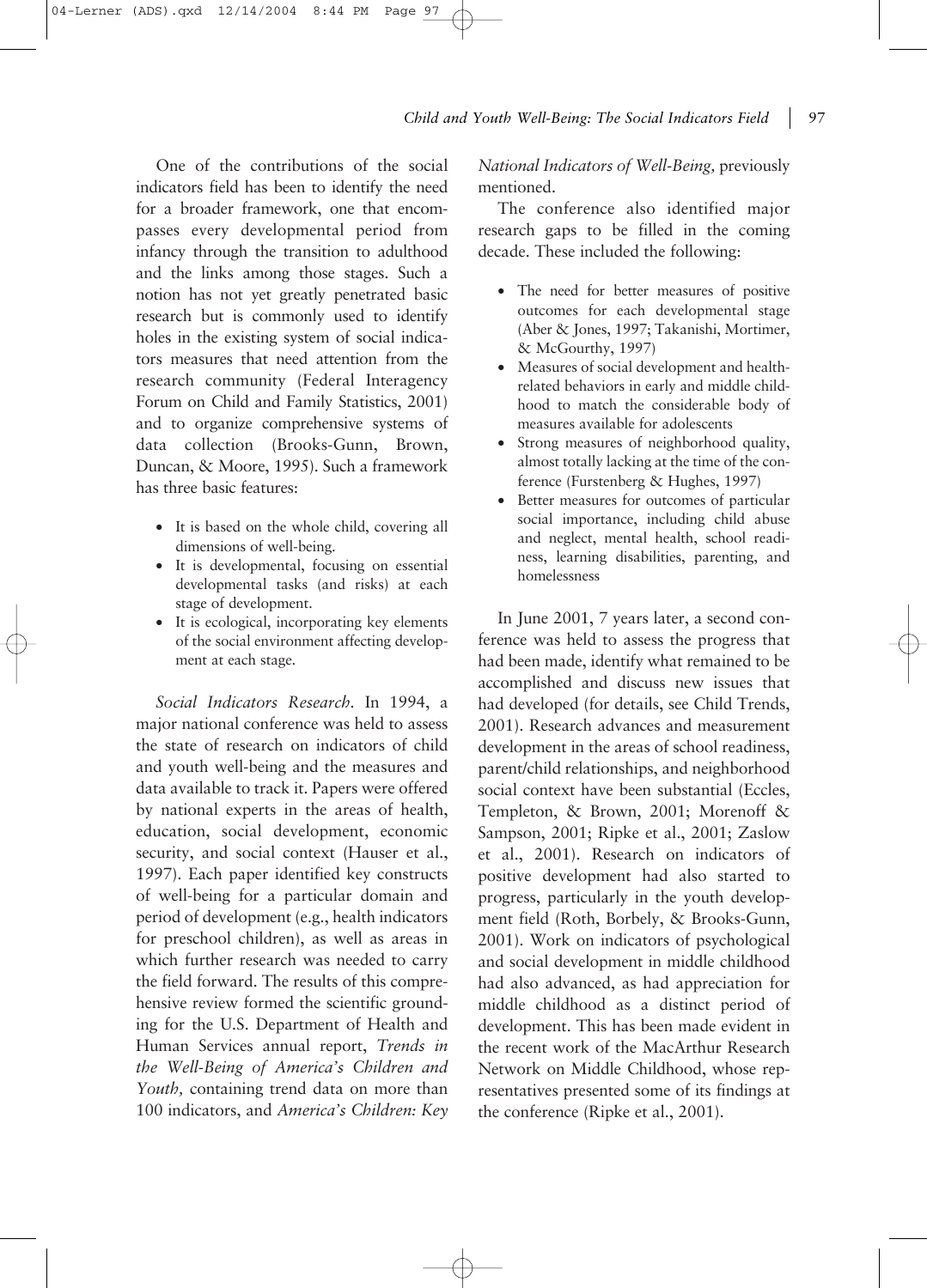Authors have made the point, nevertheless, that positive indicators and indicators of early and middle childhood are areas in which a great deal of conceptual and measurement work remains to be done. In addition, work to explore the robustness of existing indicators across major socioeconomic and cultural subgroups is also needed. Finally, there is a clear need for researchers and practitioners in the social indicators field to work together more closely so that research can better reflect the needs of users.

Recent research to develop a single summary index of child well-being, similar in concept to the gross national product, was a central focus of discussion (Land, Lamb, & Mustillo, in press). A number of researchers have worked in recent years to develop such summary measures (Bennett, 2001; Land et al., in press; Miringoff, Miringoff, & Opdicke, 2001). The justification for the construction of such a measure is intuitively appealing, especially for journalists and those in the policy arena. With literally hundreds of indicators of child and youth well-being available, with some trends getting better while others are getting worse, there is a need for summary measures that let us know how children and youth are doing overall. Professor Kenneth Land has presented research in which he and colleagues thoroughly explore the potential for constructing such a measure as well as the limits to such an effort given currently available data.

# **CHALLENGES FOR THE COMING DECADE IN THE CHILD AND YOUTH INDICATORS FIELD**

The child and youth indicators field has made great strides in the last decade in research, data development, data dissemination, and practical application. Indeed, the interdependent nature of these efforts requires advances in each area for the field as a whole to move forward. Below, we identify what we see as the greatest opportunities for the coming decade in each of these areas, with a particular eye to the role of researchers.

### *Research*

*A Single Theoretical Framework to Guide Child and Youth Indicators Research.* The frameworks that have defined the basic research used in the social indicators field have tended to be particular to each developmental period, from the developmental framework of early-childhood research to the risk/resilience frameworks for adolescence and the transition to adulthood framework for older youth. Each area has been dominated by different disciplines (child psychologists for early childhood, health and education researchers for adolescence, sociologists and economists for the transition to adulthood), each of which has their own terminology and disciplinary biases.

We believe that the social indicators field has encouraged more cross-disciplinary approaches for research on each developmental stage, with the result that key constructs are increasingly shared. The notion of positive development, for example, once concentrated in early-childhood research, increasingly includes research on middle childhood and adolescence. The field would benefit if this convergence were done in a more deliberate manner, with the development of a single, developmentally and ecologically focused framework covering infancy through early adulthood. Such a framework would have maximum consistency of constructs across stages of development and well-delineated links from one developmental period to the next; would enrich research on children and youth in general; and would help to create a common language for the social indicators field.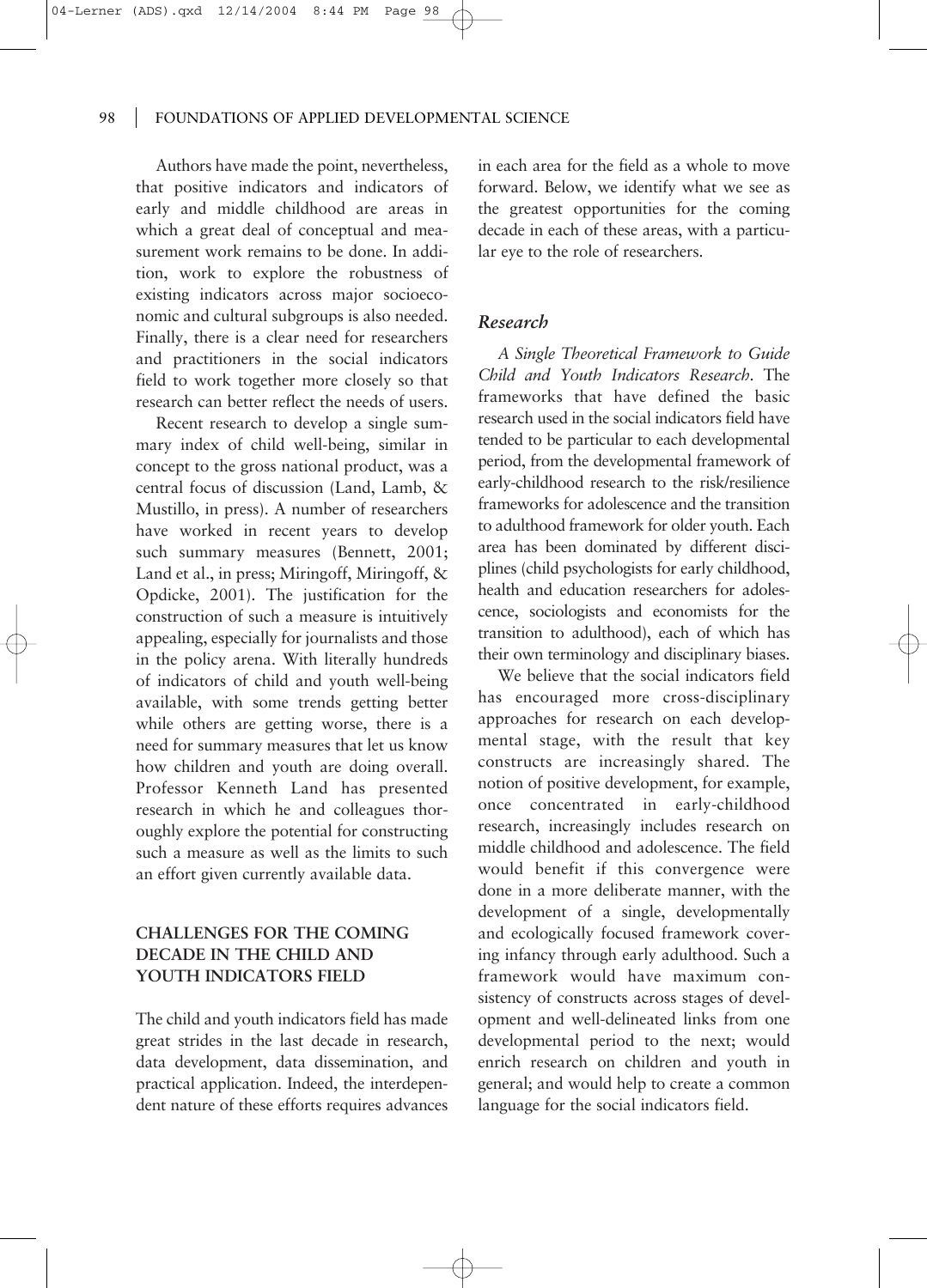#### *Child and Youth Well-Being: The Social Indicators Field* 99

*A Focus on Indicators of Well-Being in Early and Middle Childhood.* There is a relative wealth of indicators at infancy and youth, but for the period between those ages, the world of social indicators is sparsely populated. Over the last several years, there has been a substantial amount of research to identify key elements of early and middle child development and the contextual factors that assist or retard that development. This work needs to continue if the field is to agree on a common set of key constructs and develop effective measures that can be built into the regularly fielded surveys that support our system of social indicators. The Early Childhood Longitudinal Study is a very promising data resource for future research and measurement development in early and middle childhood. Data for the kindergarten cohort (ECLS-K) are already available, and more will become available as they are followed up through at least the 5th grade. A separate birth cohort (ELCS-B) who will be followed through entry into school will provide a rich and unique data source for development in early childhood.

*More Research on Indicators of Positive Development and the Contextual Factors That Promote It.* Indicators of positive outcomes are lacking in general, though particularly in the area of youth development. Federal programs have tended to focus on the incidence and the prevention of negative outcomes rather than building positive strengths, and this has skewed federally sponsored data collection and research. Measures of drug use, violence, unsafe and promiscuous sexual activity, and delinquency are common, but indicators of kindness, tolerance, character, volunteering, social capacity, emotional strength, and other positive attributes are both underdeveloped conceptually and rarely available in any form in existing survey data (Moore & Halle, 2001).

However, many practitioners at the community level who work with children and youth prefer to focus on positive development even among at-risk populations and are frustrated by the lack of positive indicators at their disposal (Murphey, 2001).

Research activities that are needed in this area include (a) analyzing existing national and local longitudinal databases that contain positive outcome measures to identify the antecedents and long-term consequences of positive development; (b) developing new measures and indices of positive youth development suitable for large-scale surveys and self-administered youth surveys; and (c) promoting methodological research, including qualitative studies, that will allow for the development of indicators that link positive child and adolescent outcomes to positive outcomes later in life.

*Technical Work to Improve the Quality of New and Existing Indicators Measures.* Measurement development is often not the most glamorous of research activities, but it is extremely important scientific work. Important activities for the social indicators field include the following:

• *Developing shorter indexes that can be included in large-scale surveys.* Many measures related to emotional well-being, for example, are based on a long battery of questions that are not suitable for large-scale surveys. Shorter indices based on the lengthy Child Behavior Checklist, for example, have been developed for the National Health Interview Survey and the National Longitudinal Survey of Youth 1997 Cohort (Moore et al., 2001).

• *Research to establish defensible cut points to categorize continuous measures.* Many of the measures developed to track well-being are continuous, but users often want to know at what point they should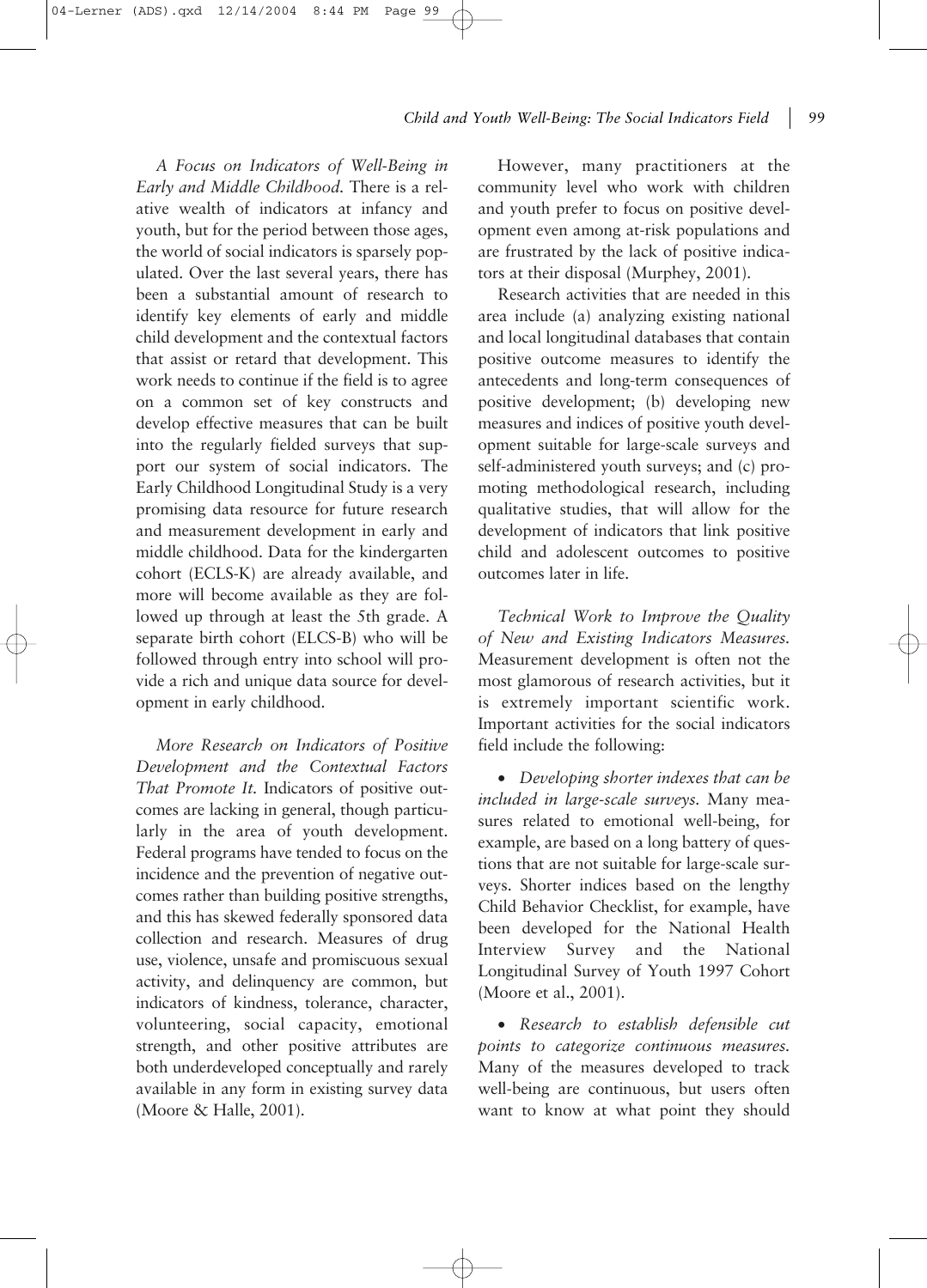either swing into action or be satisfied with the results. Often, the answer to this question is subjective or political, but there are occasions when research can identify important nonlinearities that can be used to identify meaningful cut points. For example, cutoff points for depression based on continuous survey measures of mental health have been validated against clinical diagnoses (Devins & Orme, 1985).

• *Cross-cultural and cross-subgroup validation of existing indicators.* Many of the indicators of child and youth well-being have not been well tested on minority and low-income populations. In some cases, although constructs are valid across groups, the operationalization needs to be modified or broadened. Differences in cultural values may sometimes produce different indicators of positive development across groups (National Research Council and Institute of Medicine, 2002; Zaff, Blount, & Phillips, 1999). This need is especially urgent because many programs and policies focus on particular minority and low-income groups in which the use of existing indicators measures may be suboptimal or inappropriate.

*Longitudinal Analyses to Identify the Indicators of Child and Youth Well-Being (and Contextual Factors) That Predict Most Strongly to a Successful Transition to Adulthood.* The world of social policy is focused strongly on the long-term implications of child and youth development for productivity and well-being in adulthood. Yet the research that connects key markers of child and youth well-being to adult outcomes is surprisingly scant. This is particularly so at younger ages, but even critical aspects of youth well-being such as mental health and most aspects of positive development are not well understood as they relate to adult wellbeing. This is to some extent due to the lack of longitudinal data covering the appropriate

time span and the lack of a sufficiently broad set of measures in which longitudinal data are available. Several recent surveys, the National Longitudinal Survey of Adolescent Health (Add-Health), the National Longitudinal Survey of Youth 1997 Cohort (NLSY-97), and the National Education Longitudinal Survey 1988 (NELS88), contain many of the measures needed to substantially expand our understanding of the critical factors in adolescence leading to a healthy and successful transition to adulthood.

*Focus Research on Critical Outcomes That Currently Lack Adequate Measures.* Beyond the broad categories of indicators described above, a number of discrete indicators of particular importance to policy lack adequate measures. These include mental health, disability, child abuse and neglect, homelessness, and indicators of neighborhood quality. There are ongoing efforts to develop such measures in several of these areas. One effort, led by Dr. Dennis Hogan, of Brown University, and involving academic researchers and staff from major national statistical agencies is seeking to develop better measures of child and youth disability for use in future surveys (Hogan & Wells, 2001). This sort of active cooperation between researchers and the statistical agencies that design and field national surveys on children and youth can help to focus research where it is most needed and to quickly turn the fruits of that research into indicators data.

## *Dissemination*

People can make use of indicators data only if they can find it easily and quickly understand its importance for their work and their lives. In the last several years, there has been an explosion of child and youth indicator reports, data books, fact sheets, report cards, databases, and other data-carrying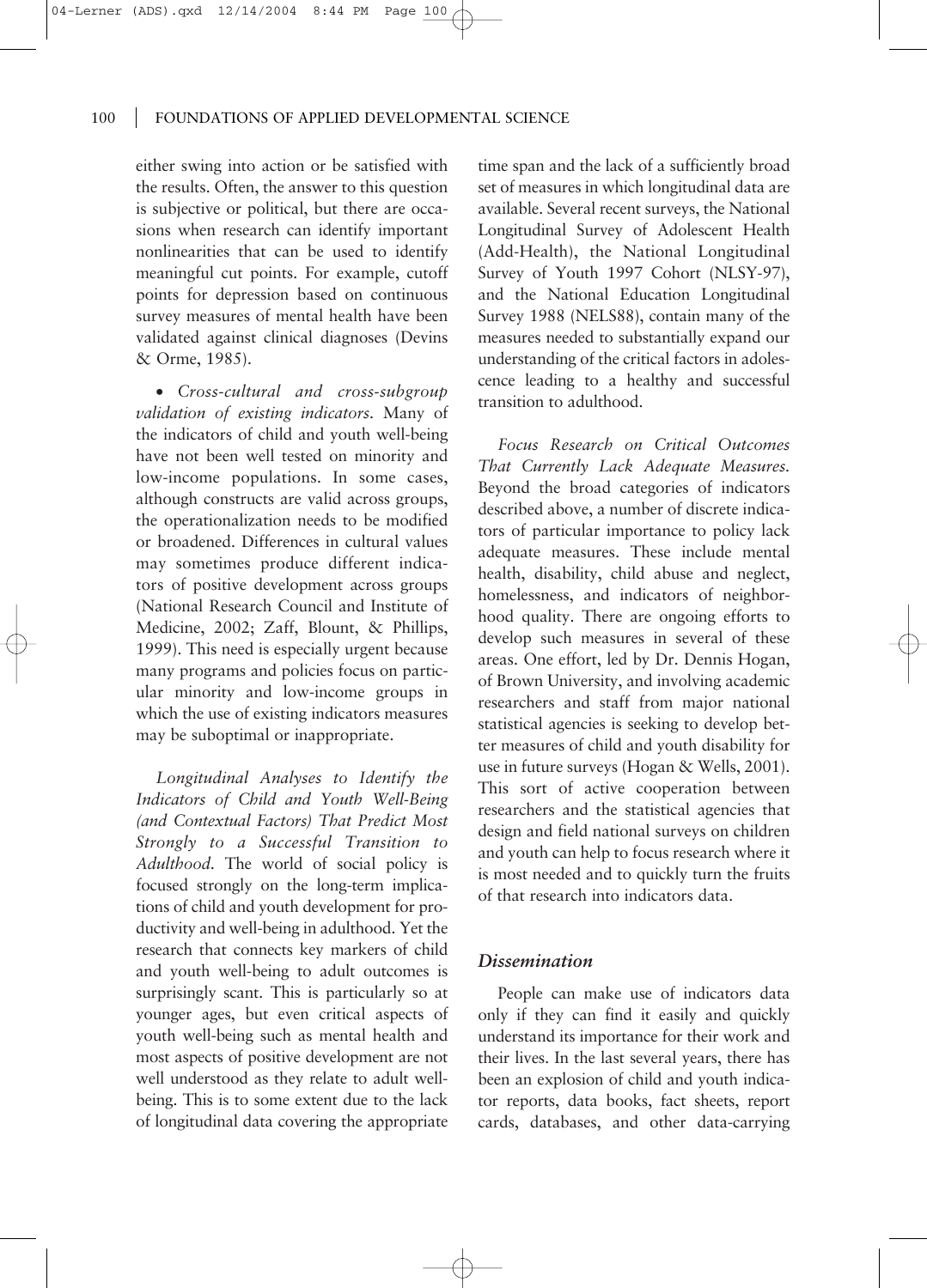vehicles, most of it available on the Internet. There are a number of practical and researchbased steps that can be taken to improve effectiveness of these dissemination efforts.

*Effectiveness Assessments of Child and Youth Indicators Dissemination Products.* For all the publications out there, what little is known about their impact, who they reach, and how they are used is based largely on anecdote. Research to identify the most effective content, presentation, and marketing strategies for reaching key audiences (e.g., journalists, youth program staff, parents, etc.) could pay enormous dividends for the social indicators field.<sup>13</sup>

*Access to Existing Reports Featuring Child and Youth Indicators Data.* At the moment, there is no organized access to what are probably hundreds of relevant reports containing youth indicators data at the state and local levels. For the most part, they sit on individual agency Web sites, often unknown even to staff from other agencies in the same state. This produces a lot of "reinventing the wheel" by groups in other states seeking to develop similar publications and limits access to end users as well. An Internet porthole that provides organized access to these products could substantially expand their audiences and promote more efficient, rapid development of similar reports across the country.

*Research to Determine Key Dimensions of Well-Being and Social Supports That Children and Youth Identify as Being Most Important to Them.* We believe that children and youth are pivotal and poorly understood audiences for social indicators data about themselves and their social environment. Identifying measures that reflect and connect with the ways they think about their own lives and developing dissemination strategies that bring insights back to this audience is a

worthwhile and underdeveloped area in the indicators field.

## *Data Development*

A number of concrete steps can be taken to improve the quality, breadth, and availability of child and youth indicators data collected in the coming decade.

*Greater Coordination of Measures Between Longitudinal Surveys (In Which Research Critical to Indicators Development Usually Takes Place) and Cross-Sectional Surveys (In Which Indicators Are Tracked Over Time).14* Longitudinal surveys cover many important dimensions of child and youth well-being, but rarely, if ever, is the construction of better social indicators measures a criterion in their design. As a result, they do not always cover issues of substantial importance to the indicators field. And when they do, the measures used in such surveys may be significantly different from those used to represent the same constructs in cross-sectional surveys. A more deliberate effort on the part of federal statistical agencies to coordinate the measures across these types of surveys could lead to what has been called a "system of continuous improvement" in our stock of child and youth indicators (Stagner & Zweig, 2001). For example, measures of early child development from the longitudinal ECLS-K could be analyzed specifically to identify key measures, which could then be added to the periodically fielded NHES survey.15

*More Measures of Positive Child and Youth Development in Major Surveys.* The development of strong measures of positive development is still in its infancy. Promising measures should be added whenever possible to major longitudinal surveys to support in-depth research that can lead to the identification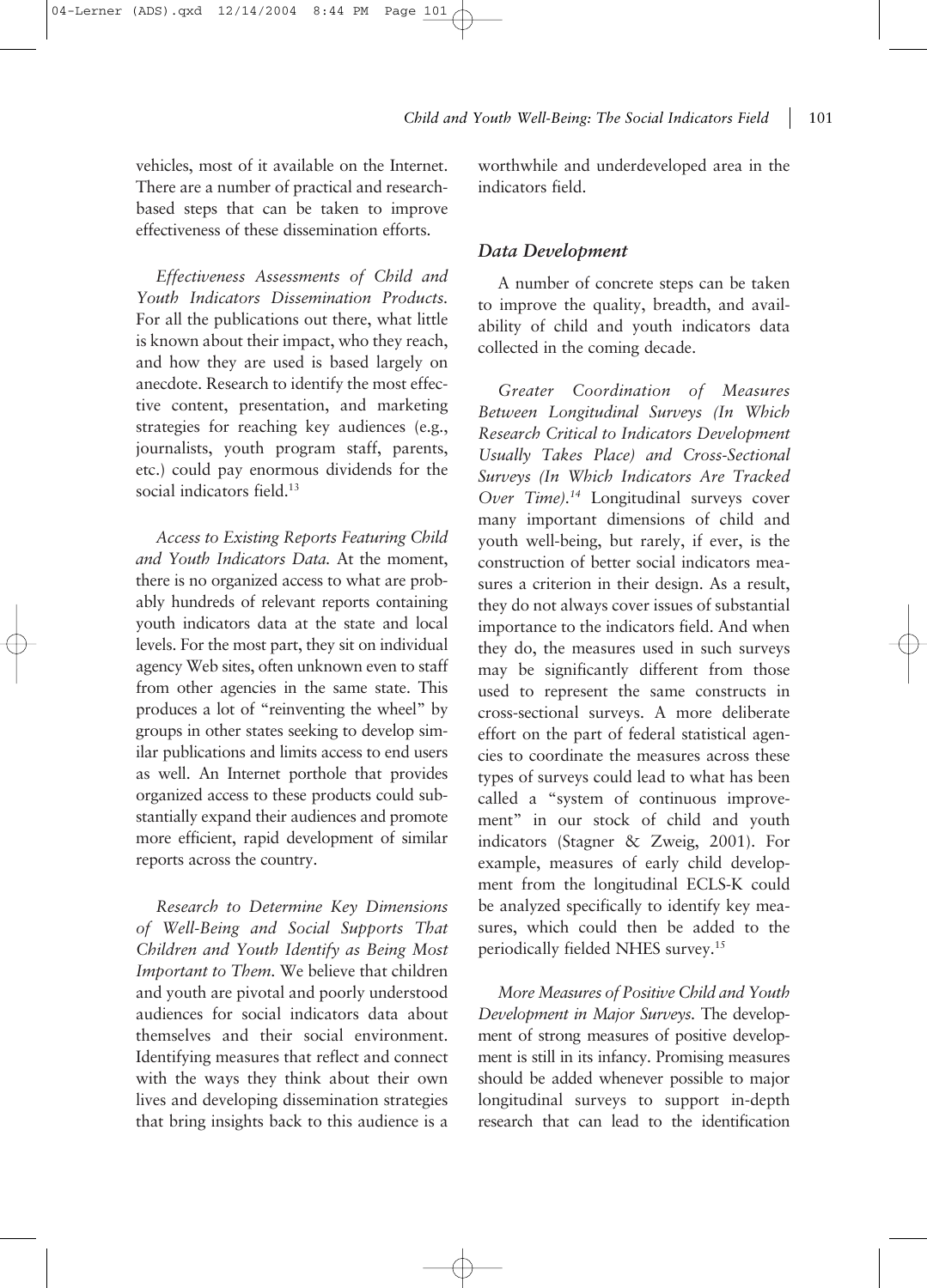of strong positive indicators. As they are identified, systematic efforts are needed to add them to the cross-sectional surveys that are the major source of indicators data.

*Greater Availability of Data to Support State and Local Level Indicators Estimates.* This is an area in which great progress has been made with the advent of community GIS databases and increases in the amount of survey and assessment data collected at the state and local levels. The need for such data, particularly data that can be collected only in surveys, far outstrips what is currently available in most states and communities. The YRBS offers an excellent model for the development and funding of surveys supporting indicators data collection at the state and local levels. In fact, the YRBS itself could be expanded with optional topical modules on positive development and other neglected areas.

*Collection of Indicators Data on Out-Of-School Youth.* The paucity of indicators data on out-of-school youth is largely a matter of economics; it is far cheaper to collect survey data on youth in school. Most of the major youth surveys, including Monitoring the Future, the Youth Risk Behavior Survey, the National Assessment of Educational Progress, the Youth Tobacco Survey, and the Profiles of Student Life: Attitudes and Behaviors Survey, are limited to youth attending school. There are ways to improve this situation, at least at the national level, by attaching special youth modules to household-based surveys. This was done in 1992, when the questions in the YRBS were fielded to youth in the NHIS. It should be done more systematically by federal data collection agencies. These youth are, after all, more likely to be at risk in many dimensions of well-being.

# *Practical Application*

The use of social indicators to inform policy and practice is the driving force behind the growth in the child and youth indicators field. The continued development of the field will depend in no small part on the ability of the research community to provide the tools and technical assistance that practitioners need to carry out their work.

There are several notable examples of such work. Professor Clara Pratt, of Oregon State University, has been working for several years with the Oregon Office of Children and Families to overcome a significant limitation of the benchmark approach adopted throughout the state, namely, that such broad, goal-oriented indicators tend to change slowly and in response to the work of multiple influences. She and her colleagues have been working to identify *interim indicators* that are sensitive to short-term change and that can be tied to the activities of particular agencies or groups. "We are trying to help agencies figure out what their part of the elephant is" (Child Trends, 2000, p. 2; for details, see Pratt, Katzev, Henderson, & Ozretich 1997; Pratt, Katzev, Ozretich, Henderson, & McGuigan, 1998).

The Chapin Hall Center for Children, a nonprofit research organization located on the campus of the University of Chicago, has undertaken a number of practiceoriented indicators projects. For example, for the last several years, staff have been providing technical assistance to a consortium of agencies in 14 states that are working to institutionalize the use of child and youth indicators in their state planning processes. Chapin Hall researchers provide valuable expert advice on the choice, measurement, and application of social indicators and assist the states in developing a peer assistance network.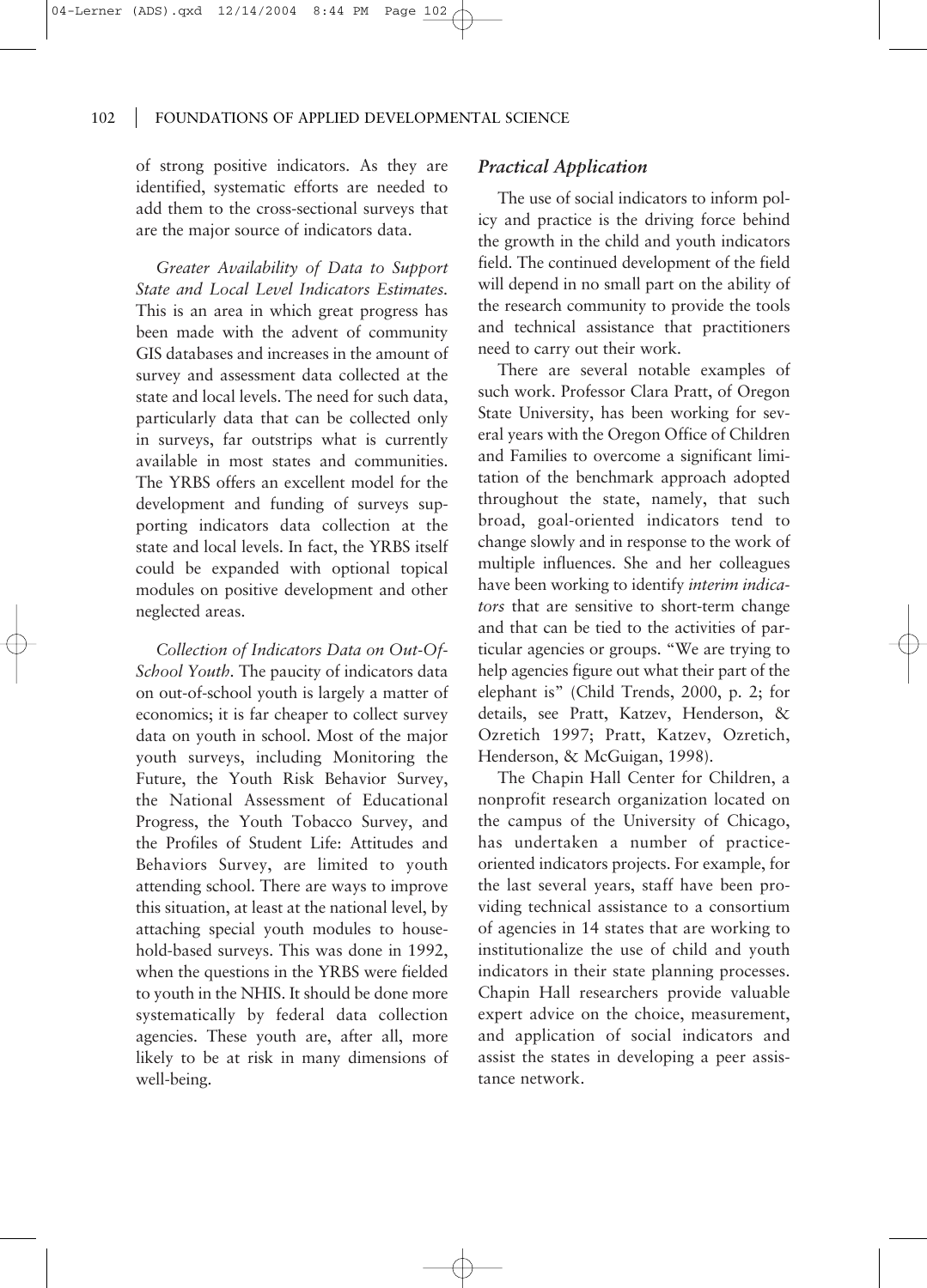The National Neighborhood Indicators Project, located at the Urban Institute, in Washington, D.C., has been working for a number of years with community groups who are developing and employing their own indicators databases. In the process, it has developed a number of useful handbooks and guides for building community-based data systems and is using them effectively in local planning efforts.

The sort of research work just described is important to the future development of the child and youth indicators field. At present, the need far outstrips the amount of work being done, in part because the academic community does not tend to actively reward such practiceoriented research. To promote such work, we make the following recommendations:

• *Increase the involvement of top-flight social scientists in the development of practical tools for practitioners in the field.* The development of interim indicators and production of practical toolkits and guidebooks such as those described above are sorely needed, and more must be done to expand the pool of competent scientists involved in such activities. Although it can be difficult to change academic culture, it is possible to change the flow of funds to support this sort of work. If government agencies and private foundations that are interested in social indicators work increase the funding to support such research, more academics will be attracted to the field.

• *Increase new training opportunities for interested researchers.* This sort of research requires an understanding of research and measurement issues combined with a thorough grasp of the challenges of designing and executing child and youth programs and policies, a relatively rare combination. Training opportunities will be needed if we are to significantly expand the pool of researchers working on these practice-focused activities. Supplementary funding to support such training would be usefully directed to the groups that are already the most active in this area, such as Chapin Hall, the NNIP, and Dr. Pratt's research group at the University of Oregon.

## **CONCLUSIONS**

Indicators of child and youth well-being have become important everyday tools of social policy and practice, supporting activities ranging from planning and needs assessment to goals tracking, accountability, reflective practice, and in some circumstances, program evaluation. They are used at every level, from international planning bodies such as the World Health Organization down to local community planning boards and individual child and youth programs.

Over the last decade, the use of social indicators has expanded dramatically and with it, supporting data resources, research, and dissemination activities. This progress needs to continue in all these areas for the child and youth indicators field as a whole to move forward. In this chapter, we have attempted to highlight the recent accomplishments of the field and to identify the key challenges for the coming decade in each area.

Future progress will require a sustained and coordinated effort among researchers, policymakers, service staff, and data developers. Social scientists have important roles to play in this process. The social indicators field provides researchers with a unique opportunity to produce research that can directly affect the well-being of children, youth, and their families. To fully realize this opportunity may require some change in academic culture and its supporting system of rewards, a culture that is more appreciative of and sensitive to the research and information needs of the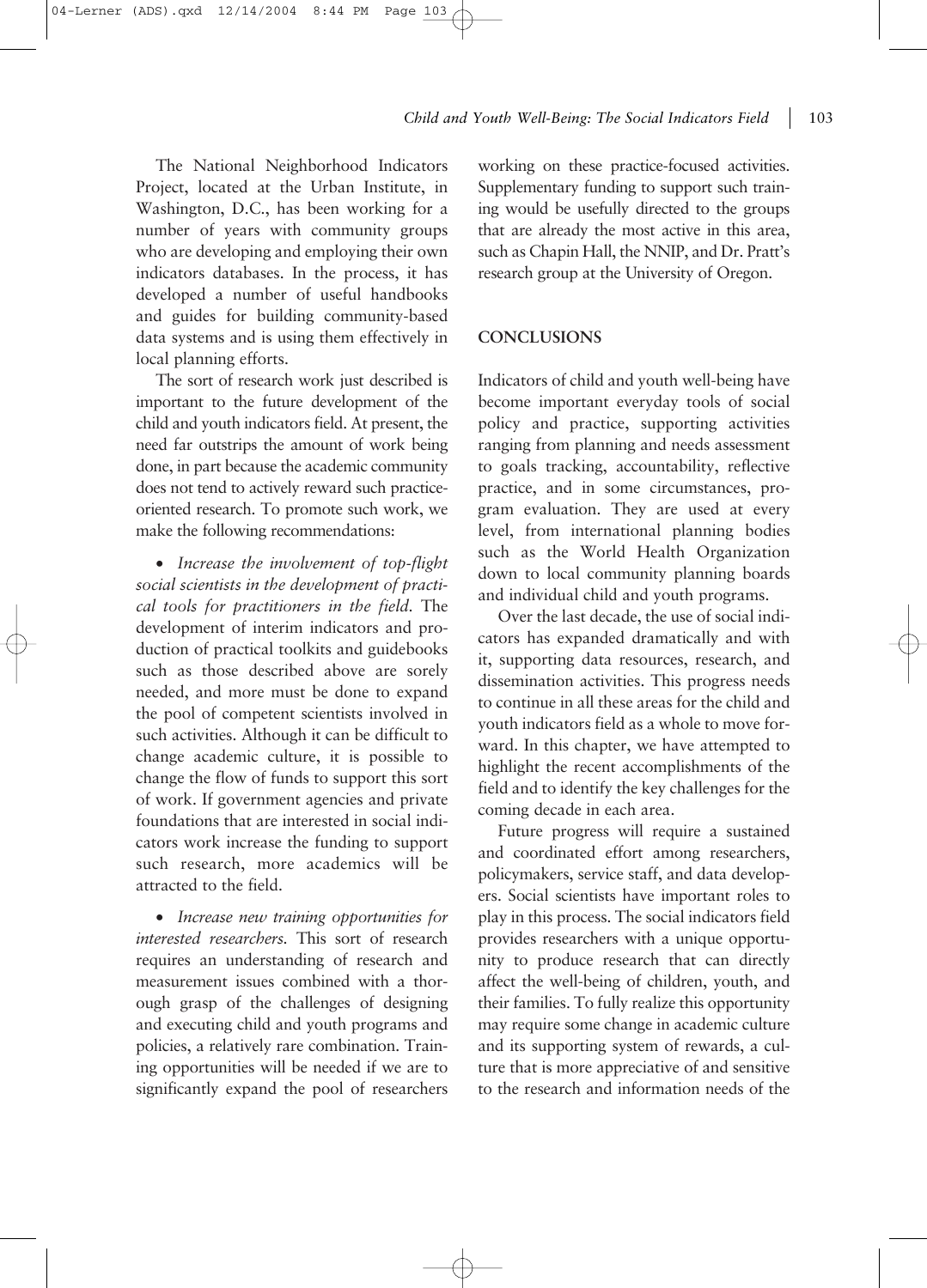practice world. We believe it is well worth the effort and will produce substantial dividends

for the practice community, for children's research, and ultimately, for children.

#### **NOTES**

1. See National Assessment of Educational Progress (2001) for details.

2. Information on the Community Score Card taken from *On the Plus*

*Side: Key Indicators of Community Investment in Youth Development,* a proposal to the William T. Grant Foundation, submitted by the Center for Youth Development and Policy Research/AED, June 2000.

3. Resources described throughout the rest of the chapter are listed in the Appendix with Web site addresses, when available, for those who desire further information.

4. The following discussion is based primarily on a typology of uses for social indicators developed by Brown and Corbett (2002).

5. The NEGP was disbanded in 2001.

6. This theory of change is based on science, where it is available, as well as the beliefs and expectations of those who are participating in the initiative.

7. For a critical review of the theory-driven methodology, see Cook (2000).

8. For a detailed discussion, see Brown and Corbett (2002).

9. For a review of these and other international surveys, see Brown, Smith, and Harper (2001).

10. A separate sample is used to follow long-term trends and focuses on children and youth age 9, 13, and 17.

11. For a detailed review of federal sources of state and local level indicators of child and youth well-being, see Brown (2001).

12. This survey is being developed with federal funding from the Center for Substance Abuse Prevention within the Substance Abuse and Mental Health Services Administration (SAMHSA), U.S. Department of Health and Human Services.

13. For example, see O'Hare and Reynolds (2001).

14. This recommendation also appears in National Research Council and Institute of Medicine (2002).

15. Some work of this sort is already under way.

#### **REFERENCES**

Aber, J. L., & Jones, S. (1997). Indicators of positive development in early childhood. In R. Hauser, B. Brown, & W. Prosser (Eds.), *Indicators of children's well-being.* New York: Russell Sage.

Archbald, D. (1998). *The reviews of state content standards in English language arts and mathematics: A summary and review of their methods and findings and implications for future standards development.* Washington, DC: National Education Goals Panel.

Ben-Arieh, A., Kaufman, N., Andrews, A., Goerge, R., Lee, B., & Aber, J. L. (2001). *Measuring and monitoring children's well-being.* Dordrecht, Holland: Kluwer.

Bennett, W. (2001). *The index of leading cultural indicators 2001.* Retrieved from the World Wide Web on May 25, 2002, at Empower.org, Washington, D.C.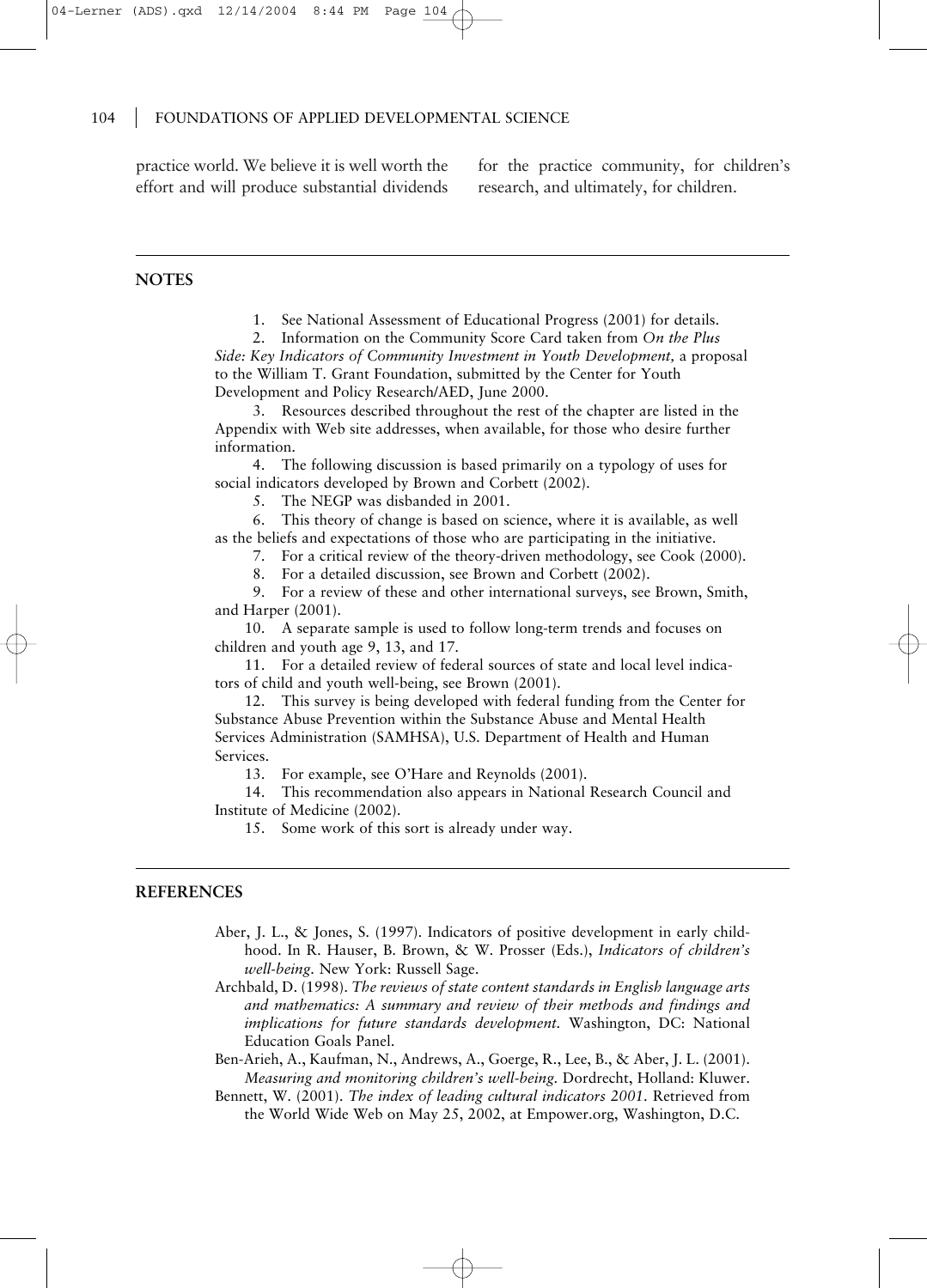#### *Child and Youth Well-Being: The Social Indicators Field* | 105

- Bradshaw, J., & Barnes, H. (1999, September 30-October 2). *How do nations monitor the well-being of their children?* Paper presented at the conference, "Child Well-Being in Rich and Transition Countries," Luxembourg, Belgium.
- Bronfenbrenner, U., & Morris, P. (1998). The ecology of developmental process. In W. Damon (Series Ed.) & R. M. Lerner (Vol. Ed.), *Handbook of child psychology: Vol. 1. Theoretical models of human development* (5th ed., pp. 993- 1028). New York: Wiley.
- Brooks-Gunn, J., Brown, B., Duncan, G. J., & Moore, K. A. (1995). Child development in the context of family and community resources: An agenda for national data collections. *Integrating federal statistics on children: Report of a workshop.* Washington, DC: National Academy Press.
- Brown, B. V. (1997). Indicators of children's well-being: A review of current indicators based on data from the federal statistical system. In R. Hauser, B. Brown, & W. Prosser (Eds.), *Indicators of children's well-being.* New York: Russell Sage.
- Brown, B. V. (2001). Tracking the well-being of children and youth at the state and local levels using the federal statistical system. *Assessing the New Federalism* (Occasional Paper No. 52). Washington, DC: Urban Institute.
- Brown, B. V., & Corbett, T. (2002). Social indicators and public policy in the age of devolution. In R. Weissberg, L. Weiss, O. Reyes, & H. Walberg (Eds.), *Trends in the well-being of children and youth.* Washington, DC: Child Welfare League of America Press.
- Brown, B. V., Smith, B., & Harper, M. (2001). *International surveys containing information on children and their families: An overview.* Washington, DC: Child Trends.
- Child Trends. (2000). Social indicators and social programs: Researcher forges new links. *The Child Indicator Newsletter, (1)*2, 2. Washington, DC: Author.
- Child Trends. (2001). Highlights from the national conference on child and youth indicators. *The Child Indicator Newsletter (3)*2, 1. Washington, DC: Author.
- Connell, J., & Kubisch, A. (1998). Applying a theory of change approach to the evaluation of comprehensive community initiatives: Progress, prospects, and problems. In K. Fulbright-Anderson, A. Kubisch, & J. Connell (Eds.), *New approaches to evaluating community initiatives: Vol. 2. Theory, measurement, and analysis.* Washington, DC: Aspen Institute.
- Cook, T. (2000). The false choice between theory-based evaluation and experimentation. In P. Rogers, T. Hacsi, A. Petrosino, & T. Huebner (Eds.), *Program theory in evaluation challenges and opportunities: New directions for evaluation.* San Francisco: Jossey-Bass.
- Corbett, T. (2001, June 14-15). *Social indicators as a policy tool: Welfare reform as a case study.* Paper presented at conference, "Key Indicators of Child and Youth Well-Being: Completing The Picture," Bethesda, MD.
- Coulton, C., & Hollister, R. (1998). Measuring comprehensive community initiative outcomes using data available for small areas. In K. Fulbright-Anderson, A. Kubisch, & J. Connell (Eds.), *New approaches to evaluating community initiatives: Vol. 2. Theory, measurement, and analysis.* Washington, DC: Aspen Institute.
- Devins, G. M., & Orme, C. M. (1985). Center for epidemiological studies depression scale. In D. J. Keyser & R. C. Sweetland (Eds.), *Test critiques* (pp. 144- 160). Kansas City, MO: Test Corporation of America.
- Eccles, J., Templeton, J., & Brown, B. (2001, June 14-15). *A developmental framework for selecting indicators of well-being during adolescent and young adult years.* Paper presented at conference, "Key Indicators of Child and Youth Well-Being: Completing the Picture," Bethesda, MD.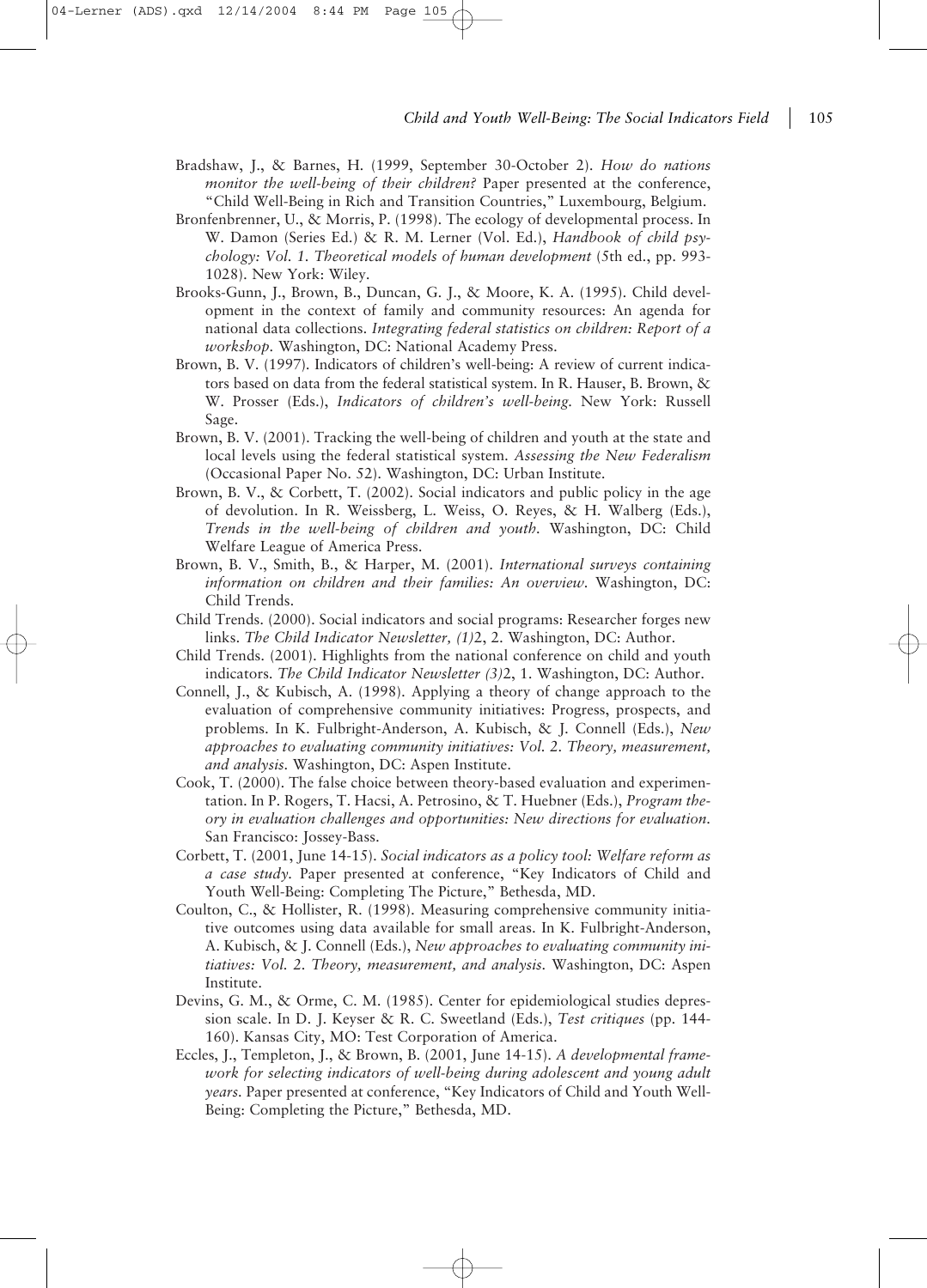- Federal Council of Citizenship Training. (1924). *Community scorecard.* U.S. Department of the Interior, Bureau of Education. Washington: U.S. Government Printing Office.
- Federal Interagency Forum on Child and Family Statistics. (2001). *America's children: Key national indicators of well-being 2001.* Washington, DC: U.S. Government Printing Office.
- Furstenberg, F., & Hughes, M. (1997). The influence of neighborhoods on children's development: A theoretical perspective and a research agenda. In R. Hauser, B. Brown, & W. Prosser (Eds.), *Indicators of children's well-being.* New York: Russell Sage.
- Gambone, M. (1998). Challenges of measurement in community change initiatives. In K. Fulbright-Anderson, A. Kubisch, & J. Connell (Eds.), *New approaches to evaluating community initiatives: Vol. 2. Theory, measurement, and analysis.* Washington, DC: Aspen Institute.
- Garmezy, N. (1991). Resiliency and vulnerability to adverse developmental outcomes associated with poverty. *American Behavioral Scientist, 34,* 416-430.
- Hauser, R., Brown, B. V., & Prosser, W. (Eds.). (1997). *Indicators of children's well-being.* New York: Russell Sage.
- Hogan, D., Rogers, M., & Msall, M. (2000). Functional limitations and key indicators of well-being in children with disability. *Archives of Pediatric and Adolescent Medicine, 154,* 1042-1048.
- Hogan, D., & Wells, T. (2001). *Developing concise measures of childhood limitations.* Unpublished manuscript.
- Hollister, R., & Hill, J. (1995). Problems in the evaluation of community-wide initiatives. In J. Connell, A. Kubisch, L. Schorr, & C. Weiss (Eds.), *New approaches to evaluating comprehensive community initiatives: Concepts, methods, and contexts.* Washington, DC: Aspen Institute.
- Kingsley, T. (1998). *Neighborhood indicators: Taking advantage of the new potential.* Chicago: American Planning Association. Manuscript in preparation.
- Land, K. (2000). Social indicators. In E. Borgatta and R. Montgomery (Eds.), *Encyclopedia of sociology* (Rev. ed.). New York: Macmillan.
- Land, K., Lamb, V., & Mustillo, S. (in press). Child and youth well-being in the United States: Some findings from a new index. *Social Indicators Research.*
- Maynard, R. (1997). *Kids having kids.* Washington, DC: Urban Institute.
- Miringoff, M., Miringoff, M., & Opdicke, S. (2001). *The social report: A deeper view of prosperity. Assessing the progress of American by monitoring the wellbeing of its people.* Bronx, NY: Fordham Institute.
- Moore, K. A. (1997). Criteria for indicators of child well-being. In R. Hauser, B. Brown, & W. Prosser (Eds.), *Indicators of children's well-being.* New York: Russell Sage.
- Moore, K. A., Evans, V. J., Brooks-Gunn, J., & Roth, J. (2001). What are good child outcomes? In A. Thornton (Ed.), *The well-being of children and families: Research and data needs.* Ann Arbor: University of Michigan Press.
- Moore, K. A., & Glei, D. A. (1995). Taking the plunge: New measures of youth development that cross outcome domains and assess positive outcomes*. Journal of Adolescent Research, 10*(1), 15-40.
- Moore, K., & Halle, T. (2001). Preventing problems vs. promoting the positive: What do we want for our children? In T. Owens & S. Hofferth (Eds.), *Children of the millennium: Where have we come from, where are we going?* (Vol. 6, pp. 141-170). New York: Elsevier.
- Moore, K., Halle, T., Vandivere, S., & Mariner, C. (2002). Scaling back scales: How short is too short? *Sociological Methods & Research*, 30(4), 530-567.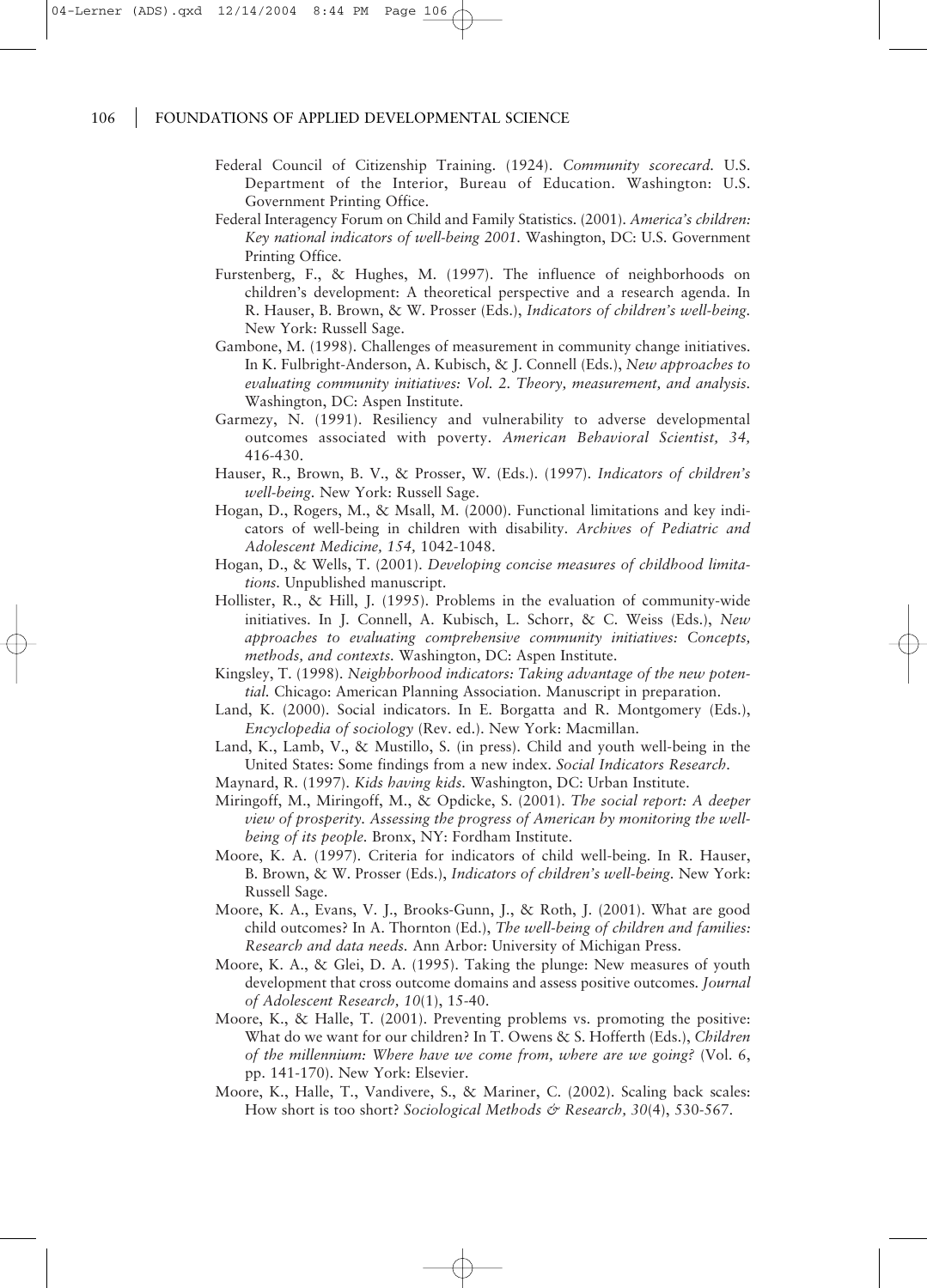- Morenoff, J., & Sampson, R. (2001, June 14-15). *Constructing community indicators of child well-being.* Paper presented at conference, "Key Indicators of Child and Youth Well-Being: Completing the Picture," Bethesda, MD.
- Murphey, D. (2001, June 14-15). *Creating community capacity to use indicators.* Paper presented at conference, "Key Indicators of Child and Youth Well-Being: Completing the Picture," Bethesda, MD.
- National Assessment of Educational Progress. (2001). *2000 Science assessment results.* Washington, DC: National Center for Education Statistics.
- National Research Council and Institute of Medicine. (2002). Community programs to promote youth development. In J. Eccles & J. A. Gootman (Eds.), *Committee on community level programs for youth* (Commission on Behavioral and Social Sciences and Education, Board on Children, Youth, and Families). Washington, DC: National Academy Press.
- Novak, T., & Hoffman, D. (1998). Bridging the racial divide on the Internet. *Science, 280,* 390.
- O'Hare, W., & Reynolds, M. (2001, October). *Media coverage of social indicators reports: The KIDS COUNT experience.* Paper presented at the Meetings of the Southern Demographic Association, Miami Beach, FL.
- Papert, S., & Negroponte, N. (1996). *The connected family: Bridging the digital generation gap.* Marietta, GA: Longstreet.
- Pittman, K., & Irby, M. (1996). *Preventing problems or promoting development: Competing priorities or inseparable goals?* Takoma Park, MD: International Youth Foundation.
- Pittman, K., Irby, M., & Ferber, T. (2000). *Unfinished business: Further reflections on a decade of promoting youth development.* Takoma Park, MD: International Youth Foundation.
- Pratt, C., Katzev, A., Henderson, T., & Ozretich, R. (1997). *Building results: From wellness goals to positive outcomes for Oregon's children, youth, and families.* Salem, OR: Oregon Commission on Children and Families.
- Pratt, C., Katzev, A., Ozretich, R., Henderson, T., & McGuigan, W. (1998). *Building results III: Measuring outcomes for Oregon's children, youth, and families.* Salem, OR: Oregon Commission on Children and Families.
- President's Research Committee on Social Trends. (1933). *Recent trends in the United States.* New York: McGraw-Hill.
- Ripke, M., Huston, A., & Eccles, J. (2001, June 14-15). *The assessment of psychological, emotional, and social development indicators in middle childhood.* Paper presented at conference, "Key Indicators of Child And Youth Well-Being: Completing the Picture," Bethesda, MD.
- Roth, J., Borbely, C., and Brooks-Gunn, J. (2001, June 14-15). *Developing indicators of confidence, character, and caring in adolescents.* Paper presented at conference, "Key Indicators of Child and Youth Well-Being: Completing the Picture," Bethesda, MD.
- Rutter, M. (1984, March). Resilient children. *Psychology Today,* pp. 57-65.
- Select Committee on Children, Youth, and Families. (1983). *U.S. children and their families: Current conditions and recent trends, 1983.* Washington, DC: U.S. Government Printing Office.
- Select Committee on Children, Youth, and Families. (1987). *U.S. children and their families: Current conditions and recent trends, 1987.* Washington, DC: U.S. Government Printing Office.
- Select Committee on Children, Youth, and Families. (1989). *U.S. children and their families: Current conditions and recent trends, 1989.* Washington, DC: U.S. Government Printing Office.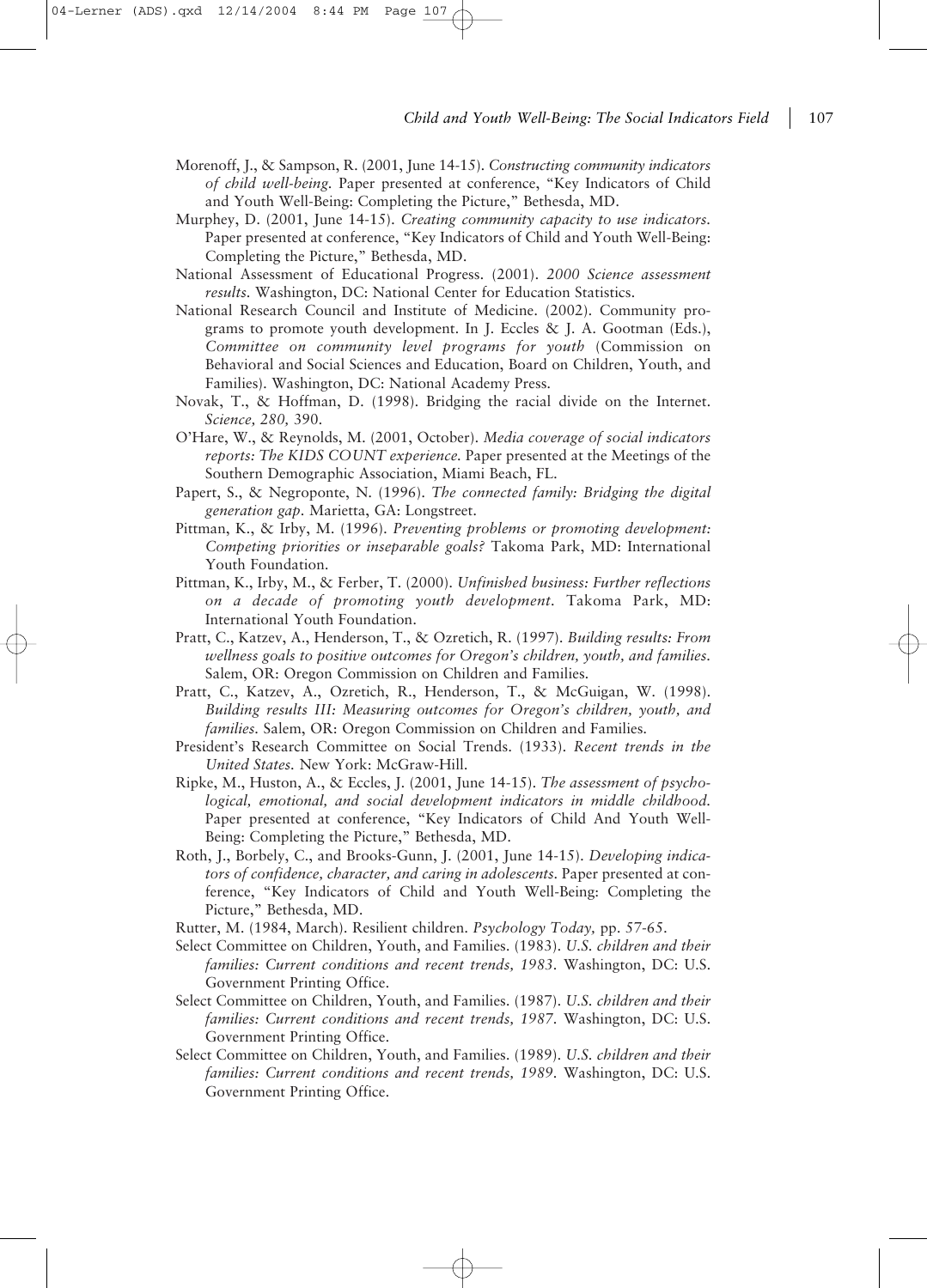- Seligman, M., & Peterson, C. (in press). *Positive clinical psychology.* In L. Aspinwall & U. Staudinger (Eds.), *A psychology of human strengths: Perspectives on an emerging field.* Washington, DC: American Psychological Association.
- Stagner, M., & Zweig, J. (2001, June 14-15). *Indicators of youth well-being: Taking the long view.* Paper presented at conference, "Key Indicators of Child and Youth Well-Being: Completing the Picture," Bethesda, MD.
- Takanishi, R., Mortimer, A., & McGourthy, T. (1997). Positive indicators of adolescent development: Redressing the negative image of American adolescents. In R. Hauser, B. Brown, & W. Prosser (Eds.), *Indicators of children's well-being.* New York: Russell Sage.
- United Way of America. (1999). *Achieving and measuring community outcomes: Challenges, issues, some approaches.* Alexandria, VA: United Way of America.
- U.S. Department of Health and Human Services. (2000). *Child welfare outcomes 1998: Annual report.* Washington, DC: U.S. Department of Health and Human Services. Available on the World Wide Web at http://www.acf.dhhs.gov/ programs/cb.
- U.S. Department of Health and Human Services. (2001). *Trends in the well-being of America's children and youth 2000.* Washington, DC: Author.
- Weiss, C. H. (1995). Nothing as practical as good theory: Exploring theory-based evaluation for comprehensive community initiatives for children and families. In J. Connell, A. Kubisch, L. Schorr, & C. Weiss (Eds.), *New approaches to evaluating comprehensive community initiatives: Concepts, methods, and contexts.* Washington, DC: Aspen Institute.
- Zaff, J. F., Blount, R. L., & Phillips, L. (1999, April). *Coping in adolescence: A multi-ethnic, cross-situational approach.* Poster presented at the Annual Conference of the Society for Research in Child Development, Albuquerque, NM.
- Zaslow, M., Reidy, M., Moorehouse, M., Halle, T., Calkins, J., & Margie, N. (2001, June 14-15). *Progress and prospects in the development of indicators of school readiness.* Paper presented at conference, "Key Indicators of Child and Youth Well-Being: Completing the Picture," Bethesda, MD.

#### **APPENDIX**

Summary Listing of Web Sites for Child and Youth Indicators Projects and Data Sources Mentioned in the Chapter

Adoption and Foster Care Analysis System (AFCARS) http://www.acf.dhhs.gov/programs/cb/dis/afcars/index.html

American Community Survey http://factfinder.census.gov/home/en/acsdata.html

America's Children: Key National Indicators of Well-Being http://childstats.gov/americaschildren

Child Health USA http://www.mchirc.net/CH-USA.htm

Cleveland Area Network for Data and Organizing (CANDO) http://povertycenter.cwru.edu/cando.htm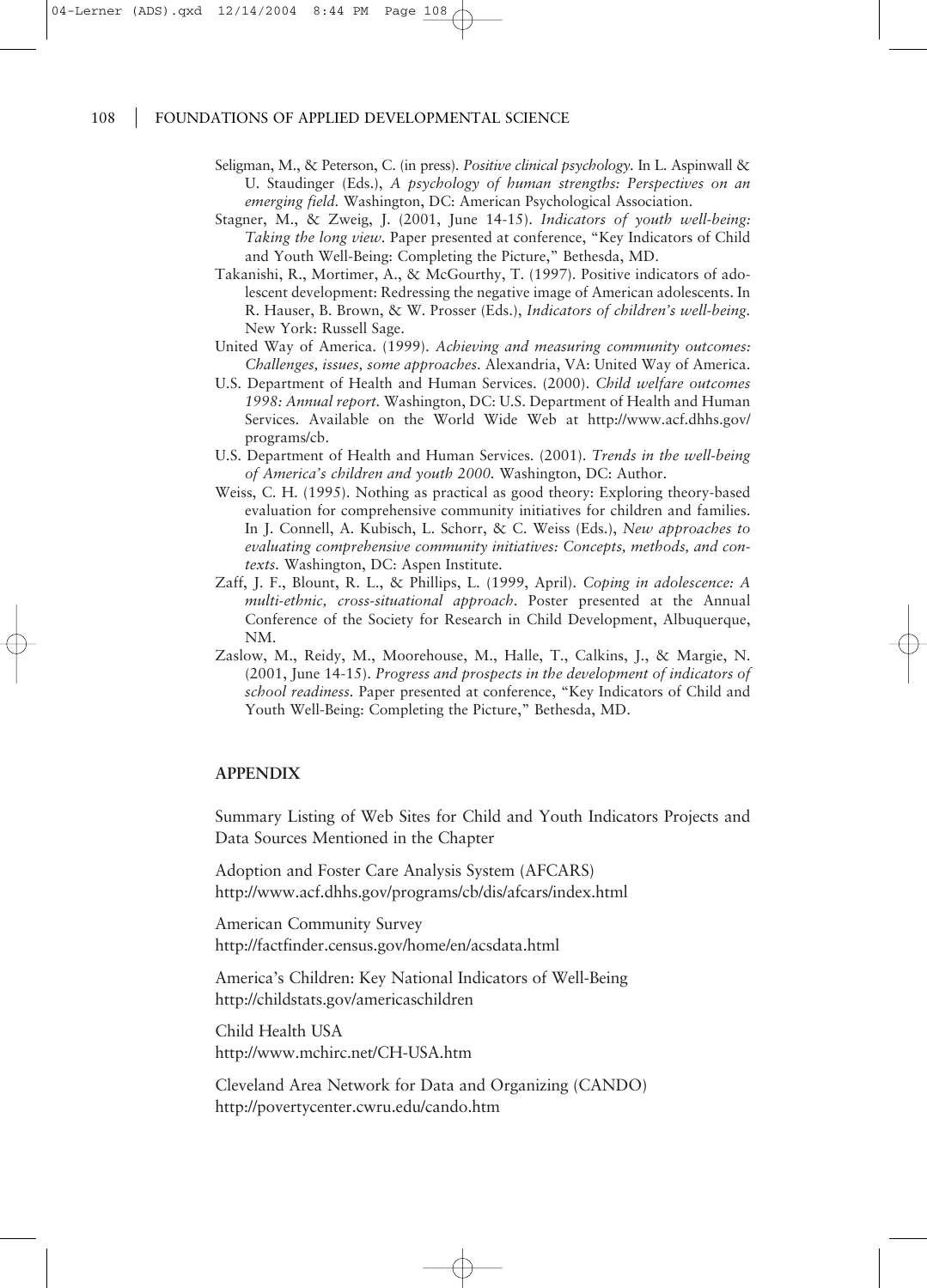#### *Child and Youth Well-Being: The Social Indicators Field* 109

Common Core of Data http//nces.ed.gov/ccd

Condition of Education http://nces.ed.gov/pubsearch/pubsinfo.asp?pubid=2001072

Current Population Survey (CPS) http://www.bls.gov/cps/home.htm

Digest of Education Statistics http://nces.ed.gov/pubs2001/digest/

Early Childhood Longitudinal Surveys http://nces.ed.gov/ecls/

Education Goals 2000 Initiative http://www.ed.gov/G2K/

Federal Interagency Forum on Child and Family Statistics (the Forum) http://childstats.gov/

Global Youth Tobacco Survey http://www.cdc.gov/tobacco/research\_data/youth/gytsfactsheets.pdf

Health Behavior of School-Aged Children (HBSC) http://www.ruhbc.ed.ac.uk/hbsc/

Health, United States http://www.cdc.gov/nchs/products/pubs/pubd/hus/hus.htm

Healthy People 2010 http://www.health.gov/healthypeople/

IEA Civics Study http://nces.ed.gov/surveys/cived/

Kids Count http://www.aecf.org/kidscount/

Massachusetts Community Health Information Profile (MassCHIP) http://masschip.state.ma.us/

Minnesota Children's Report Card http://www.mnplan.state.mn.us/datanetweb/chi.html

Monitoring the Future (MTF) http://www.monitoringthefuture.org/

National Assessment of Educational Progress (NAEP) http://nces.ed.gov/nationsreportcard/

National Child Abuse and Neglect Data System (NCANDS) http://www.acf.dhhs.gov/programs/cb/dis/index.htm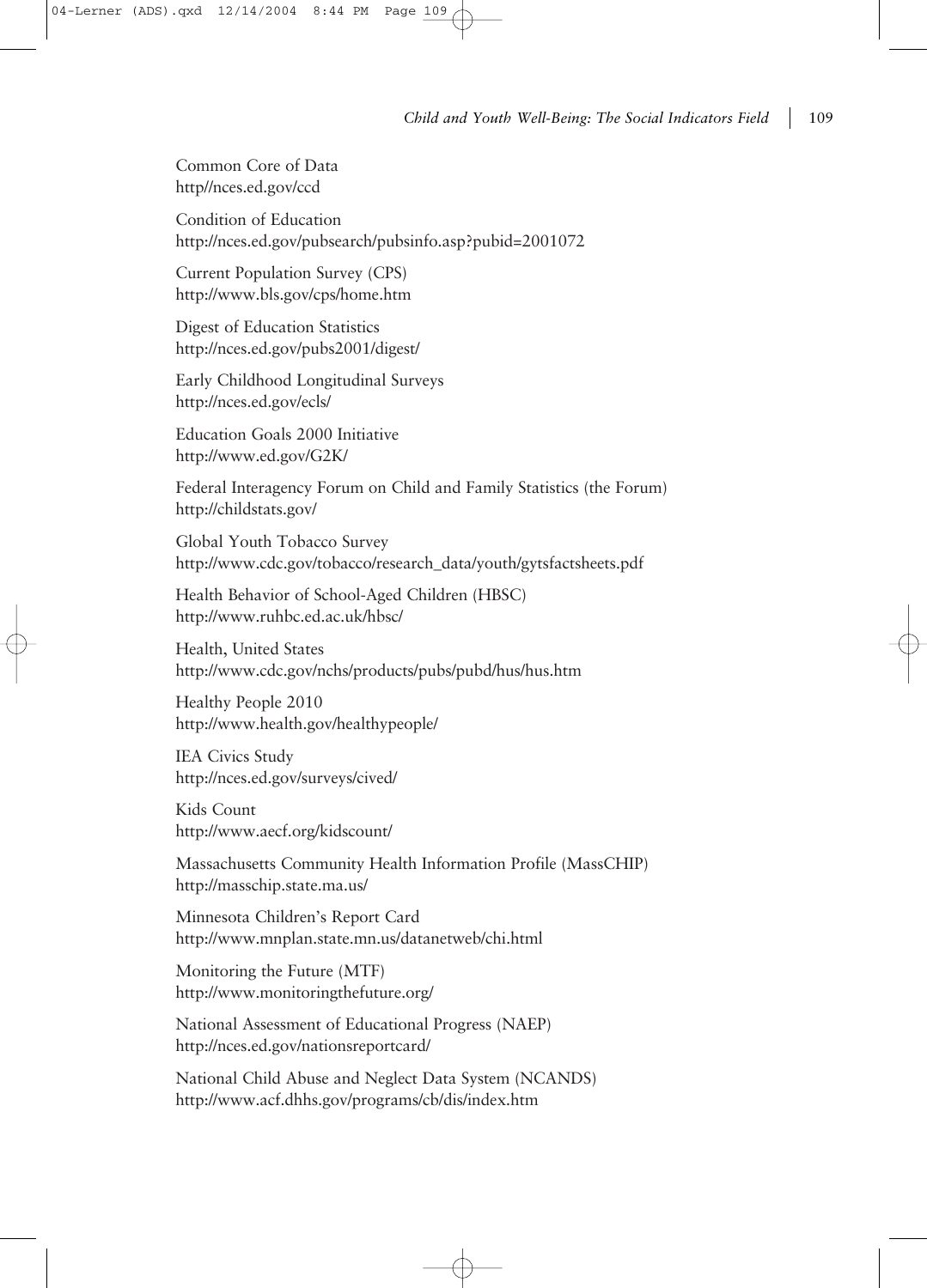National Crime Victimization Survey (NCVS) http://www.ojp.usdoj.gov/bjs/cvict.htm#ncvs

National Education Goals Report http://www.negp.gov/

National Education Longitudinal Survey 1988 (NELS88) http://nces.ed.gov/surveys/nels88/

National Health and Nutrition Examination Survey (NHANES) http://www.cdc.gov/nchs/nhanes.htm

National Health Interview Survey (NHIS) http://www.cdc.gov/nchs/nhis.htm

National Household Education Survey (NHES) http://nces.ed.gov/nhes/

National Household Survey of Drug Abuse (NHSDA) http://www.samhsa.gov/oas/nhsda.htm

National Immunization Survey (NIS) http://www.cdc.gov/nis/

National Longitudinal Survey of Adolescent Health (Add-Health) http://www.cpc.unc.edu/addhealth/

National Longitudinal Survey of Youth 1997 Cohort (NLSY-97) http://www.bls.gov/nls/

National Neighborhood Indicators Project (NNIP) http://www.urban.org/nnip/

National Surveys of Families and Households http://www.nichd.nih.gov/about/cpr/dbs/res\_national4.htm

National Youth Tobacco Survey (NYTS) http://www.cdc.gov/tobacco/research\_data/youth/ss50.04.intro.htm

Panel Study of Income Dynamics http://www.isr.umich.edu/src/psid/

Pregnancy Risk Assessment Monitoring System (PRAMS) http://www.cdc.gov/nccdphp/drh/srv\_prams.htm

Profiles of Student Life: Attitudes and Behaviors Survey http/www.search-institute.org/surveys/

Program for International Student Assessment (PISA) http://nces.ed.gov/surveys/pisa/

Progress in International Reading Study (PIRLS) http://www.timss.org/pirls2001.html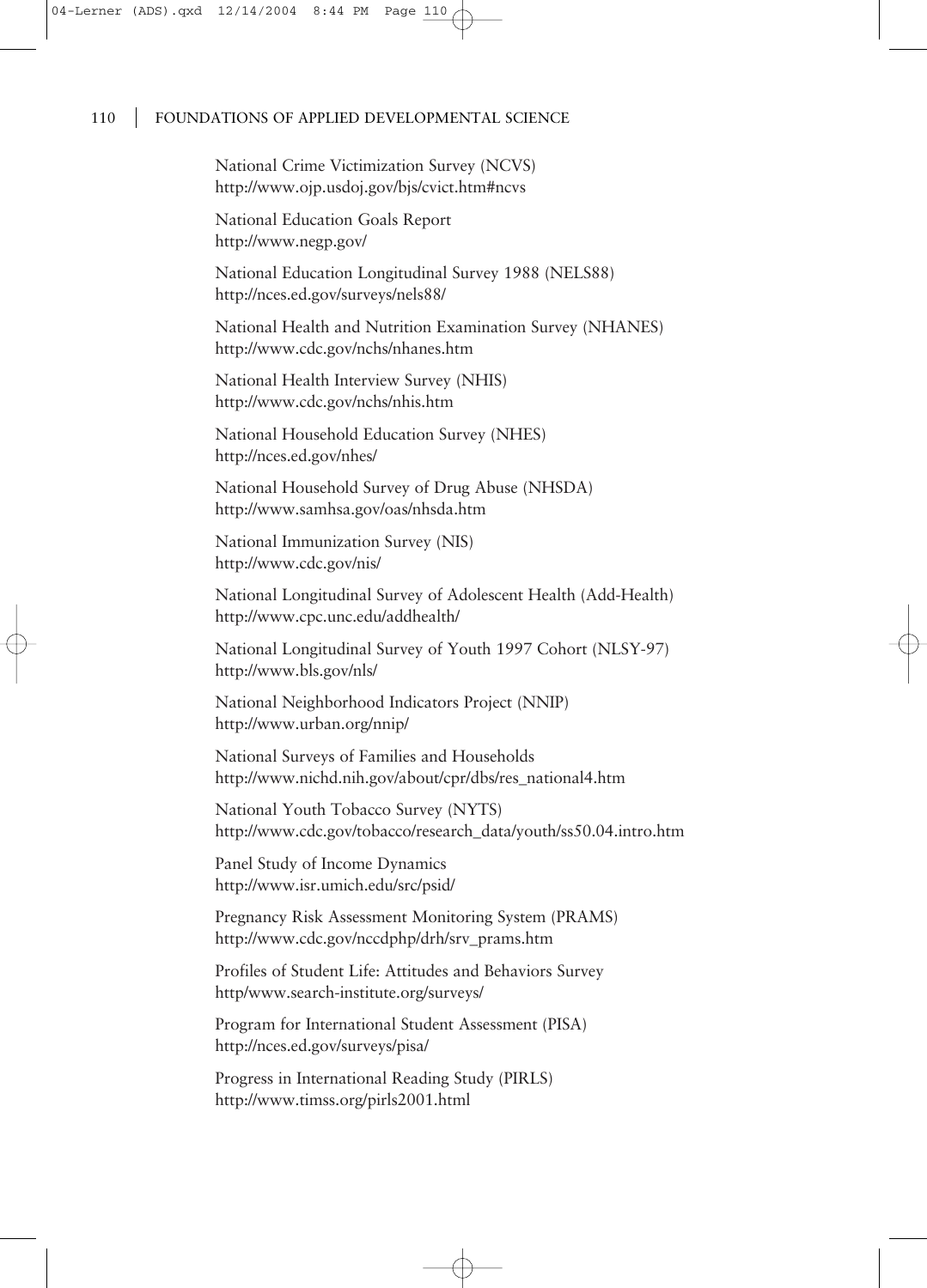## *Child and Youth Well-Being: The Social Indicators Field* 111

Schools and Staffing Survey (SASS) http://nces.ed.gov/surveys/sass/index.asp

Small Area Income and Poverty Estimates http://www.census.gov/hhes/www/saipe.html

Trends in Mathematics and Science Study (TIMSS) http://www.timss.org/

Trends in the Well-being of America's Children and Youth http://aspe.hhs.gov/hsp/01trends/

Vermont "Community Profiles" http://www.ahs.state.vt.us/publs.htm#compro

Vital Statistics http://www.cdc.gov/nchs/nvss.htm

Youth Indicators (1996) http://nces.ed.gov/pubs/yi/

Youth Risk Behavior Survey (YRBS) http://www.cdc.gov/nccdphp/dash/yrbs/index.htm